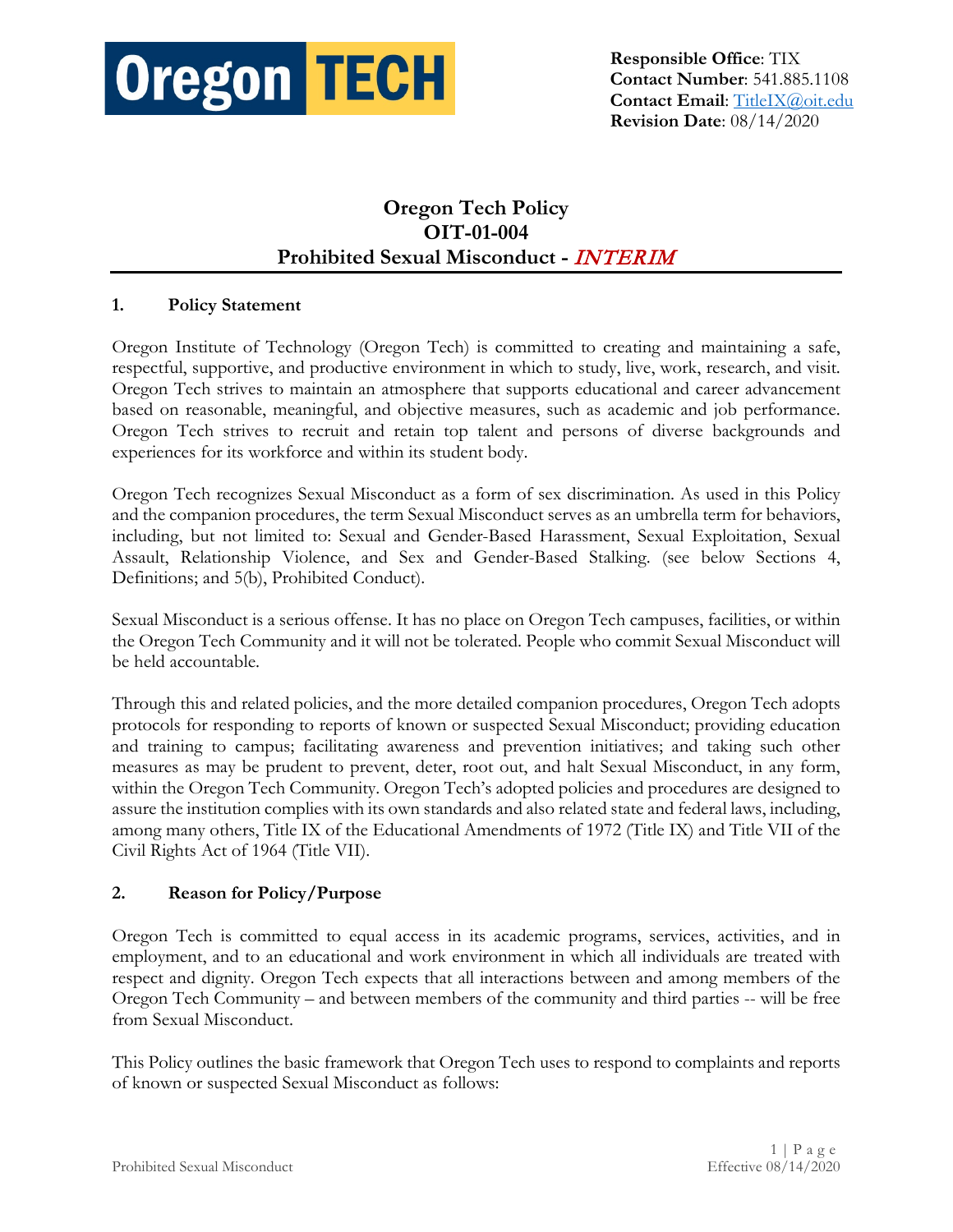- Defines prohibited Sexual Misconduct;
- Describes the process for reporting known or suspected violations of this Policy;
- Outlines the process Oregon Tech uses to investigate formal and informal complaints under this Policy;
- Outlines the administrative and disciplinary processes that apply to students, faculty, and staff who violate this Policy;
- Identifies resources available to people involved or impacted by Sexual Misconduct;
- Outlines related educational and training activities; preventative, and awareness initiatives Oregon Tech will undertake to reinforce the institution's commitment to creating and maintaining a safe, respectful, supportive, and productive environment in which to study, live, work, research, and visit.

Any person wishing to further understand the rights of Complainants, Witnesses, or Respondents or the complaint and investigation process in relation to complaints of Sexual Misconduct should refer to the corresponding procedures: Procedures for the Resolution of Sexual Misconduct Complaints against Students; Procedures for the Resolution of Sexual Misconduct Complaints against Employees, Affiliates, and Non-Affiliates.

#### **3. Applicability/Scope**

This Policy and the related procedures apply to all forms of Sexual Misconduct, as defined by this Policy. Some forms of related sex discrimination may fall under the Prohibited Discrimination and Discriminatory Harassment Policy in addition to or instead of this Policy. The Title IX Coordinator and the Chief Human Resource Officers will be responsible for determining which policy applies and some decisions may be made depending on the classification of the Respondent (i.e., student, employee, or other) and the nature of the alleged conduct. See Oregon Tech's Prohibited Discrimination and Discriminatory Harassment Policy for procedures and resources for responding to concerns about prohibited Discrimination and Discriminatory Harassment, including when based on sex.

This Policy and the related procedures apply to all current and prospective, students, faculty, staff, volunteers, visitors, contractors, and collaborators (collectively the Oregon Tech Community).

This Policy and the related procedures apply when any member of the Oregon Tech Community is known or suspected to have engaged in, or been the target of, acts of Sexual Misconduct occurring:

- On Oregon Tech property; and/or
- Off-campus, including online or electronic conduct, if the conduct:
	- o Occurs in connection with an Oregon Tech-related program or activity, including Oregon Tech-related employment, education, activities, internship, or research programs;
	- o May pose a serious threat of harm to any member of the Oregon Tech Community, including where the reported conduct was not directed at any member of the Oregon Tech Community, but by its nature creates a risk that may pose a serious threat of harm to any member of the Oregon Tech Community;
	- o May have the effect of creating a hostile environment for any member of the Oregon Tech Community; and/or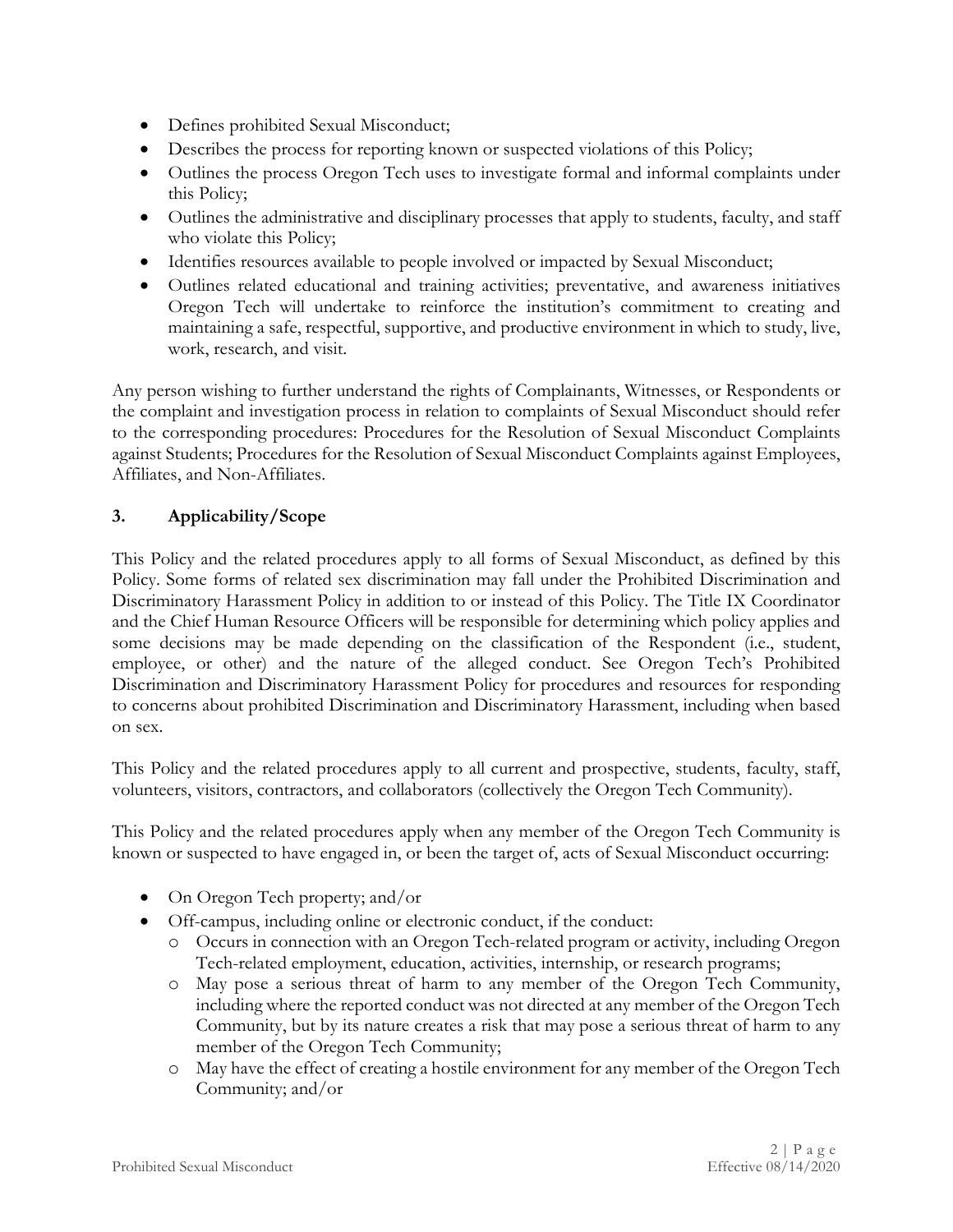o May have a continuing adverse effect on campus or in any Oregon Tech program or activity.

Oregon Tech may not always have authority to investigate reported incidents involving members of the Oregon Tech Community that occurred before the person was enrolled at, employed by, or otherwise engaged by Oregon Tech, particularly when the alleged incident did not occur on Oregon Tech property or in connection with an Oregon Tech program, activity, or employment. Similarly, Oregon Tech may not always have authority to take action against a student who has already graduated or otherwise ceased attending Oregon Tech or an employee who no longer works at Oregon Tech.

Oregon Tech will, however, provide resources and assistance to support the academic or employment success of any person reporting Sexual Misconduct, regardless of when the event occurred and regardless of Oregon Tech's ability to investigate the matter.

#### **4. Definitions**

**Advisor:** A person selected by a Complainant or Respondent who does not have any real or perceived conflicts of interest and may attend interviews, meetings, and hearings with the party whom they advise.

**Anonymous Reporter:** A type of Reporting Party making a report of possible Sexual Misconduct who chooses not to reveal their identity. An Anonymous Reporter may have been directly subjected to conduct prohibited by this Policy, Witnesses to such conduct, or have learned of the possible conduct from another person.

**Complainant:** A type of Reporting Party who alleges Sexual Misconduct has been directed against them. This term does not imply any pre-judgment that the person was subjected to prohibited Sexual Misconduct.

**Confidential Resource Employees:** Oregon Tech employees who are not obligated to report information that is provided to them about known or suspected Sexual Misconduct. This allows each person to explore their options in a non-pressured environment while they make informed decisions. There may be exceptions to the reporting obligations, for example in cases involving child abuse, imminent risk of serious harm, emergent hospitalization, or a court order. At Oregon Tech, Confidential Resource employees include the staff of Integrated Student Health Center acting in their capacity as a counseling or health provider. For employees, note that Employee Assistance Program (EAP) is a third-party vendor and its counselors are not considered Oregon Tech employees. Discussions with EAP counselors are confidential, but because the EAP is a vendor, those counselors are not Confidential Resource Employees under this Policy. See below Mandatory Reporting by Responsible Employees.

**Consent:** The voluntary, knowing, and unambiguous agreement to engage in a specific sexual activity during a sexual encounter. Consent cannot be given by someone who is: (1) sleeping; (2) unconscious, unaware, or otherwise mentally or physically helpless because of drugs, alcohol, or other contributing factors (i.e., incapacitated); (3) unable to understand the nature of the sexual activity due to a mental disease or condition (i.e., mentally incapable); (4) under duress, threat, deception, coercion, abuse of a position of authority, or force; or (5) a minor unable to give Consent, as defined by applicable state law (*e.g.*, the age of Consent is 18 in Oregon and 16 in Washington).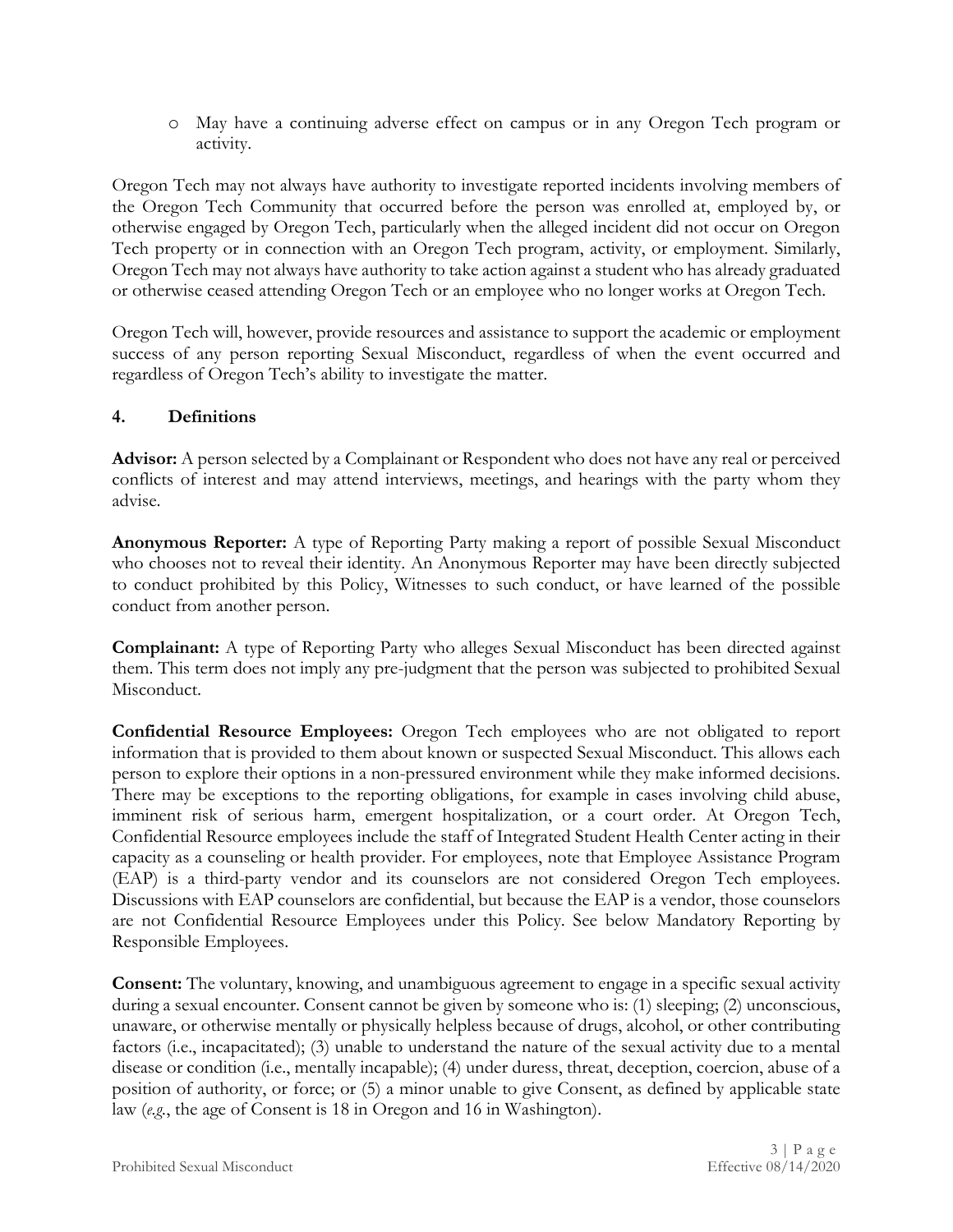**Dating Violence:** A form of Relationship Violence that is committed by a person who is or has been in a social relationship of a romantic or intimate nature with the person who has experienced Dating Violence. The existence of such a relationship shall be determined based on the length of the relationship, the type of relationship, and the frequency of interaction between the persons involved in the relationship. For the purposes of this definition: (1) Dating Violence includes, but is not limited to, sexual or physical abuse or the threat of such abuse; (2) Dating Violence does not include acts covered under the definition of Domestic Violence.

**Deputy Title IX Coordinator(s):** Oregon Tech employee(s) identified to assist with Oregon Tech's Title IX Compliance efforts, most frequently in areas of prevention, training, education, and the work of the Title IX Steering Committee. Deputy Title IX Coordinators are otherwise full-time Oregon Tech employees who have accepted additional Title IX duties to assist the institution in its Title IX compliance efforts. Deputy assignments may periodically rotate among Oregon Tech employees. Visit the Oregon Tech Title IX webpage for the list of persons currently serving as Deputy Title IX Coordinators.

**Domestic Violence:** A form of Relationship Violence that is committed by: (1) a current or former spouse or intimate partner of the person who has experienced Domestic Violence; (2) a person with whom the person who has experienced Domestic Violence shares a child in common; (3) a person who is cohabitating with, or has cohabitated with, the person who has experienced Domestic Violence as a spouse or intimate partner; (4) a person similarly situated to a spouse of the person who has experienced Domestic Violence under the domestic or family violence laws of the jurisdiction in which the crime of violence occurred; or (5) any other person against an adult or minor who is protected from that person's acts under the domestic or family violence laws of the jurisdiction in which the Domestic Violence has occurred.

**Fondling:** A form of Sexual Misconduct. This includes the touching of the private body parts of another person for the purpose of sexual gratification, without the Consent of the person alleging Fondling, including instances where the person alleging Fondling is incapable of giving Consent because of their age or because of their temporary or permanent mental or physical incapacity.

Force: The use or threat of physical violence or intimidation to overcome a person's freedom of will to choose whether to participate in sexual activity. The use of Force negates Consent.

**Gender-Based Harassment:** A form of Sexual Harassment based on actual or perceived gender, gender identity, gender expression, or sexual orientation, which may include acts of aggression, intimidation, or hostility, whether verbal, non-verbal, graphic, physical, or otherwise, even if the acts do not involve conduct of a sexual nature.

**Hearing/Resolution Officer:** In instances when administrative hearings are held under the procedures supporting this Policy, the Hearing/Resolution Officer is the person who conducts and presides over the administrative hearing and makes findings and recommendations to the party responsible for determining sanctions, when that is a different person.

**Hostile Educational Environment (Title IX):** A form of Sexual and/or Gender-Based Harassment prohibited by Title IX that is unwelcome conduct that a reasonable person would determine is so severe, pervasive, and objectively offensive that it effectively denies a person equal access to the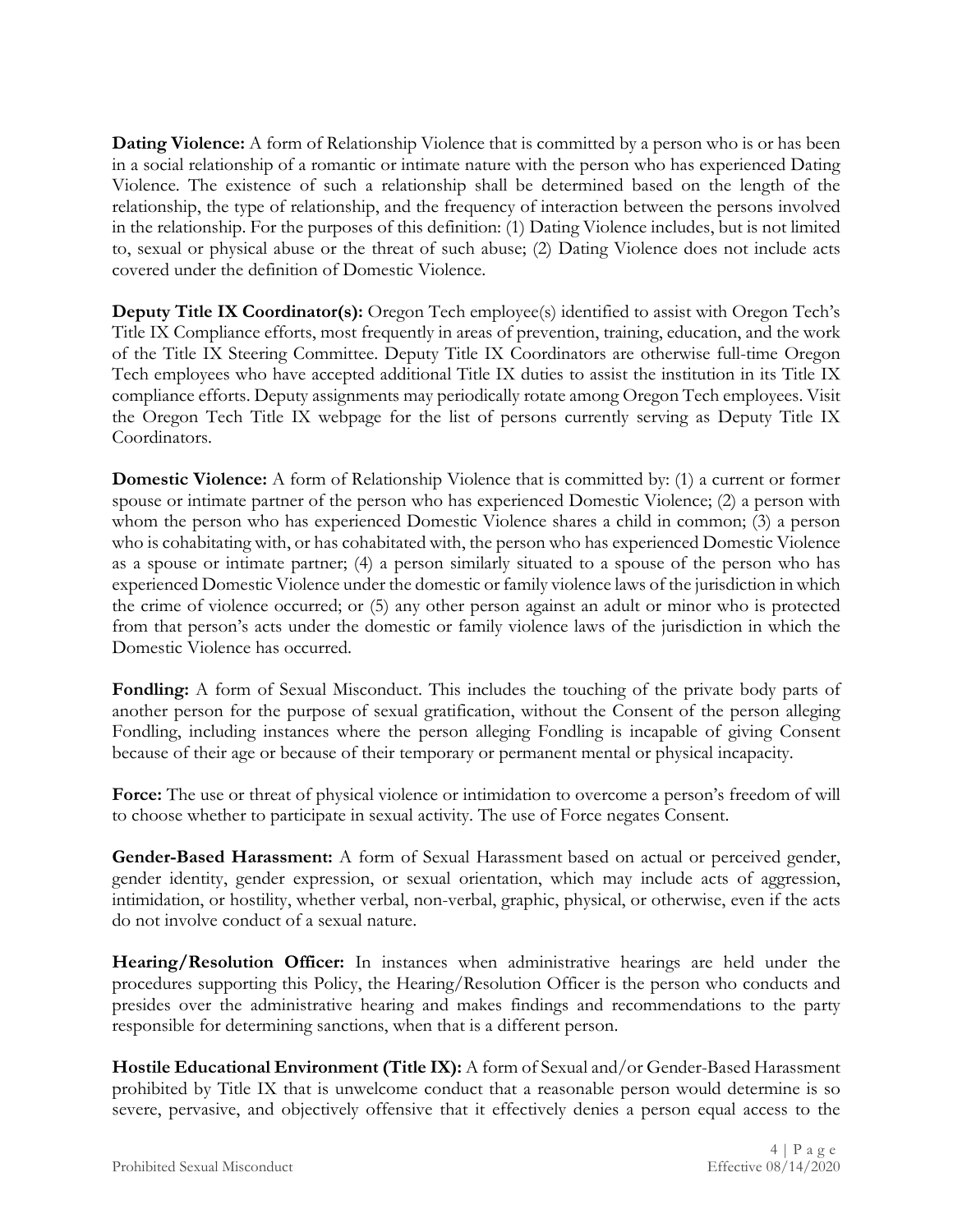school's education program or activity. While a person who engages in harassing behavior most often has some form of power or authority over the person being harassed, that is not always the case. The harasser can be a peer of the person being harassed. Sometimes the harasser is harassing a person who has the power over them. The more severe the conduct, the less of the need there is to show a repetitive series of incidents to prove a Hostile Education Environment.

**Hostile Work Environment (Title VII):** A form of Sexual and/or Gender-Based Harassment prohibited by Title VII that can occur when unwelcome conduct of a sexual nature creates an intimidating, threatening, or abusive working environment or is so severe, persistent, or pervasive that it affects a person's ability to participate in, perform in, or benefit from a University program or activity. While a person who engages in harassing behavior most often has some form of power or authority over the person being harassed, that is not always the case. The harasser can be a peer of the person being harassed. Sometimes the harasser is harassing a person who has the power over them. The more severe the conduct, the less of the need there is to show a repetitive series of incidents to prove a Hostile Work Environment.

**Incapacitation:** When a person lacks the ability to make informed, rational judgments about whether to engage in sexual activity. A person who is incapacitated is unable, temporarily or permanently, to give Consent because of mental or physical helplessness, sleep, unconsciousness, or lack of awareness that sexual activity is taking place. A person may be incapacitated as a result of the consumption of alcohol or other drugs, or due to a temporary or permanent physical or mental health condition. Consent cannot be gained by taking advantage of the incapacitation of another, where the person initiating sexual activity knew or reasonably should have known that the other was incapacitated.

**Incest:** A form of Sexual Misconduct. This includes sexual intercourse between persons who are related to each other within the degrees wherein marriage is prohibited by law.

**Office of Title IX Compliance:** The office designated at Oregon Tech to receive, review, and investigate reports of known or suspected Sexual Misconduct. The office designated for assuring Oregon Tech's compliance with this policy, Title IX, and related state and federal laws.

**Quid Pro Quo** (meaning "this for that"): A form of Sexual and/or Gender-Based Harassment that can occur when it is stated or implied that an academic or employment decision about a student or employee depends upon whether the student or employee submits to conduct of a sexual nature. Quid Pro Quo sexual harassment also occurs when it is stated or implied that an individual must submit to conduct of a sexual nature in order to participate in a University program or activity. So, for example, if an employee is made to believe that a promotion is likely if the employee goes on a date with the employee's supervisor, the employee is possibly being subjected to Quid Pro Quo Sexual Harassment. Quid Pro Quo harassment can be created by persistent or pervasive conduct or by a single severe episode. The more severe the conduct, the less of the need there is to show a repetitive series of incidents to prove a hostile environment.

**Rape:** A form of Sexual Assault involving the penetration, no matter how slight, of the vagina or anus, with any body part or object, or oral penetration by a sex organ of another person, without the Consent of the person who has been penetrated. This offense includes the rape of both males and females. Rape includes the crime of rape, regardless of the age of the person who has been penetrated, if the person who has been penetrated did not Consent or if the person who has been penetrated was incapable of giving Consent. If the person who has been penetrated was under the statutory age of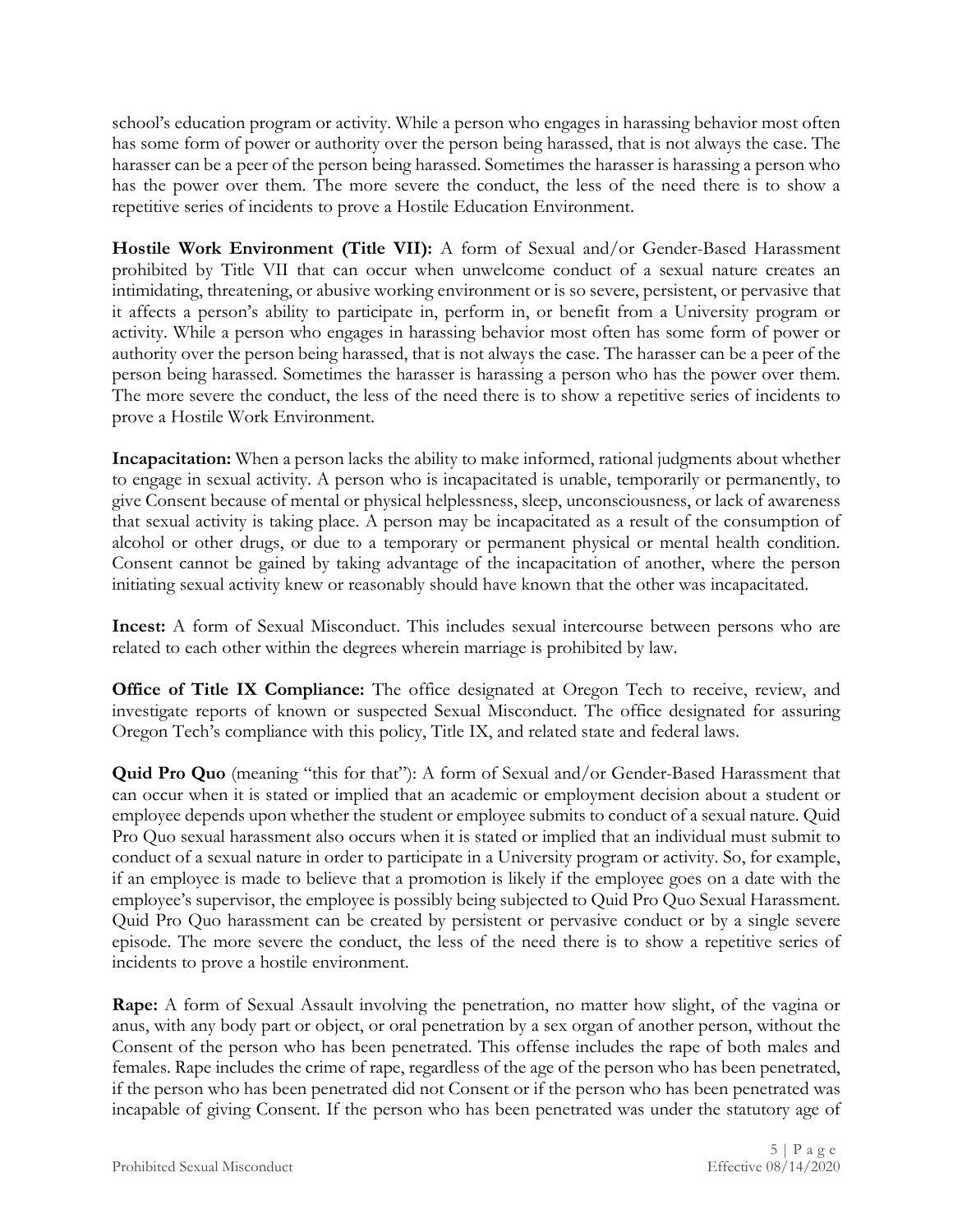Consent (i.e., they are not capable of giving Consent), this is more specifically defined as Statutory Rape.

**Reasonable Person:** The objective viewpoint of a prudent, hypothetical person with ordinary sensitivities who embodies a community ideal of reasonable behavior.

**Relationship Violence:** A broad term encompassing dating violence and domestic violence. It is also sometimes referred to as intimate partner violence. Relationship Violence may also manifest in stalking, although stalking can occur outside of an intimate relationship. Relationship Violence can include any act of violence or non-physical tactics including a pattern of emotionally or financially abusive behavior that one person uses against a current or former partner in a sexual, dating, spousal, domestic, or other intimate relationship, to gain or maintain power and control over another. Relationship Violence can be a single act or a pattern of behavior within a relationship. Relationship Violence may manifest in many different forms, including Dating Violence, Domestic Violence, and Sex or Gender-Based Stalking.

**Reporting Party:** A person or persons who directly or indirectly make a report of Sexual Misconduct. A Reporting Party is not necessarily the Complainant. A Reporting Party may be a Third-Party Complainant (such as a Witness) or an Anonymous Reporter. In cases where there is no identified Reporting Party willing to participate in the investigative process, Oregon Tech may be identified as the Reporting Party, if the Title IX Coordinator, or designee, determines that an investigation is necessary, given the nature of the allegations made.

**Respondent:** A person, student organization, or entity that has been reported to be the perpetrator of conduct prohibited under this Policy. The term does not imply any pre-judgment that misconduct has occurred.

**Responsible Employee**: An employee or student: (1) who has the authority to take action to redress Sexual Misconduct; (2) who has been given the duty of reporting incidents of Sexual Misconduct or any other misconduct by students to the Title IX Coordinator or other appropriate school designee; or (3) a person whom a student/employee could reasonably believe has either the authority or the duty listed above. Oregon Tech requires all employees to act as responsible employees, unless they are considered a Confidential Resource.

**Retaliation:** Any action (beyond a petty slight or trivial annoyance) taken against a person because of the person's participation in a protected activity that would discourage a reasonable person from engaging in a protected activity. A protected action would include filing a complaint and/or participating in an investigation or hearing pertaining to Sexual Misconduct.

**Sex and Gender-Based Stalking:** Engaging in a course of conduct directed at a specific person, based on a person's sex or gender, that would cause a reasonable person to: (1) fear for the person's safety or the safety of others; or (2) suffer substantial emotional distress. For the purposes of this definition: (1) course of conduct means two or more acts, including, but not limited to, acts in which the stalker directly, indirectly, or through third parties, by any action, method, device, or means, follows, monitors, observes, surveils, threatens, or communicates to or about a person, or interferes with a person's property; (2) reasonable person means a reasonable person under similar circumstances and with similar identities to the person being stalked; (3) and substantial emotional distress means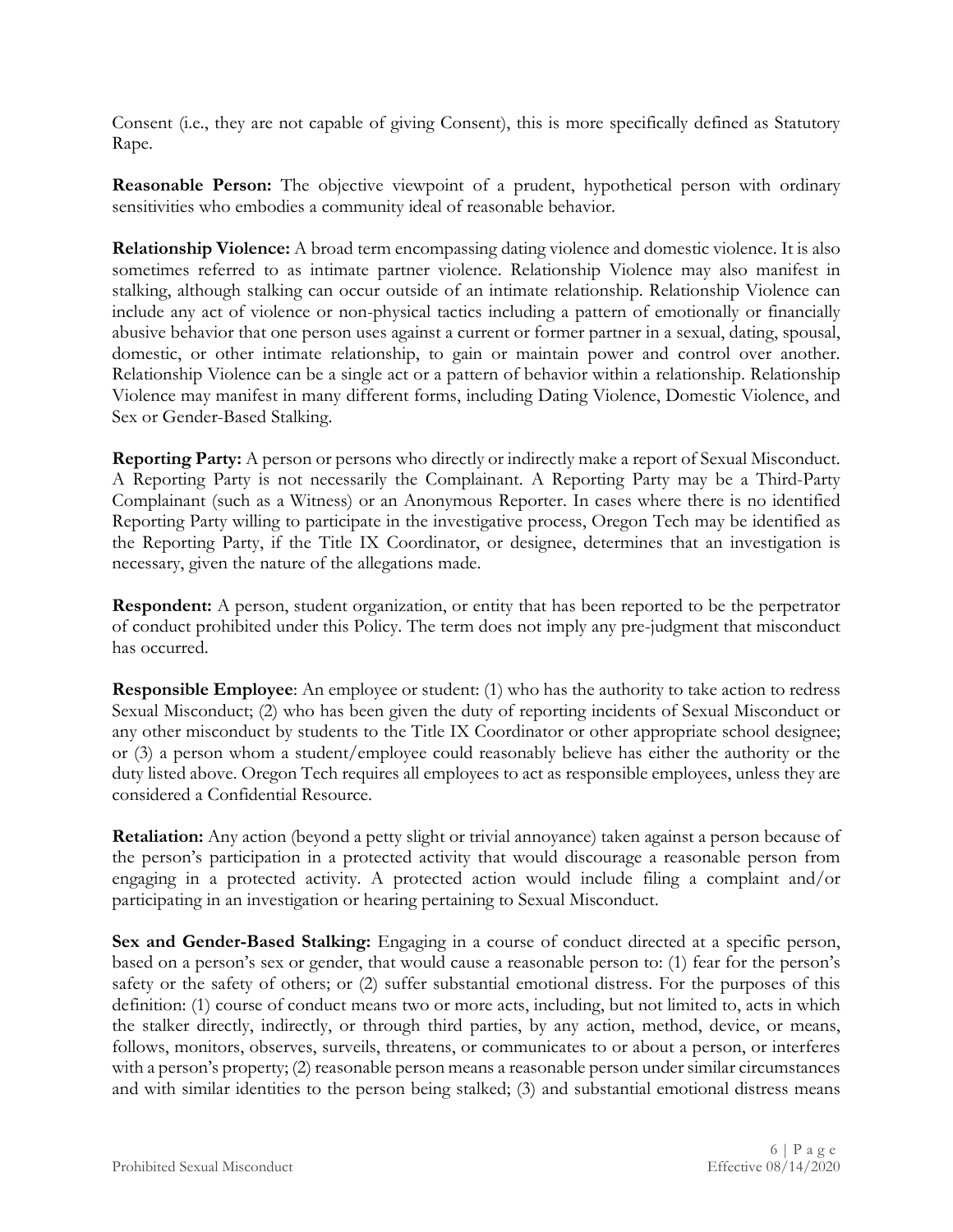significant mental suffering or anguish that may but does not necessarily require medical or other professional treatment or counseling.

**Sex Discrimination:** Conduct that denies or limits a person's ability to benefit from or fully participate in educational programs or activities or employment opportunities because of a person's known or presumed sex, gender, gender identity, gender expression, or sexual orientation. Sexual Misconduct is a form of Sex Discrimination, but it is not the only form. Forms of Sex Discrimination that do not constitute Sexual Misconduct under this Policy are addressed in Oregon Tech's Policy on Prohibited Discrimination and Discriminatory Harassment.

**Sexual Assault:** Any attempted or actual sexual act, including: vaginal or anal intercourse; anal, oral or vaginal penetration with an object; oral-genital contact; or other sexual contact, directed against another person without their Consent, including instances where the person is incapable of giving Consent. Several different acts can fall within the definition of Sexual Assault, including, but not limited to, Fondling, Incest, Rape, Sexual Assault, Sexual Assault with an Object, Sexual Contact, Sodomy, and Statutory Rape.

**Sexual Assault with an Object**: The use of an object to unlawfully penetrate, however slightly, the genital or anal opening of the body of another person, without the Consent of the person assaulted, including instances where the person is incapable of giving Consent because of their age or because of their temporary or permanent mental or physical incapacity. An "object" is anything used by the Respondent other than the Respondent's genitalia, such as a finger or a stick.

**Sexual Coercion:** Conduct, including intimidation and express or implied threats of immediate or future physical, emotional, reputational, financial, or other harm to the Complainant or others, that would reasonably place a person in fear, and that is employed to compel someone to engage in sexual activity. The use of Coercion negates Consent. See also Threats, below.

**Sexual Contact:** A form of Sexual Assault involving an intentional contact of a sexual nature with the body parts of another, causing another to touch one's intimate body parts, disrobing or exposure of another without permission. This can include contact of a sexual nature with intimate body parts such as the breasts, genitals, buttocks, groin, or mouth; however, sexual contact can occur with any part of the body that is touched in a sexual manner.

**Sexual Exploitation:** A form of Sexual Misconduct that occurs when a person takes sexual advantage of another person for the benefit of anyone other than that person without that person's Consent. Examples of behavior that could rise to the level of sexual exploitation include, but are not limited to: prostituting another person; recording images (*e.g.*, video, photograph), audio, or otherwise of another person's sexual activity, intimate body parts, or the person in a state of undress; distributing images (*e.g.*, video, photograph), or audio of another person's sexual activity, intimate body parts, or the person in a state of undress; and viewing another person's sexual activity, intimate body parts, or the person in a state of undress in a place where that person would have a reasonable expectation of privacy.

**Sexual Harassment:** A form of Sexual Misconduct. Oregon Tech recognizes three definitions of Sexual Harassment, consistently with federal law, pursuant to Title IX and Title VII, and Oregon state law. All three definitions constitute Sexual Misconduct and are strictly prohibited. In addressing Sexual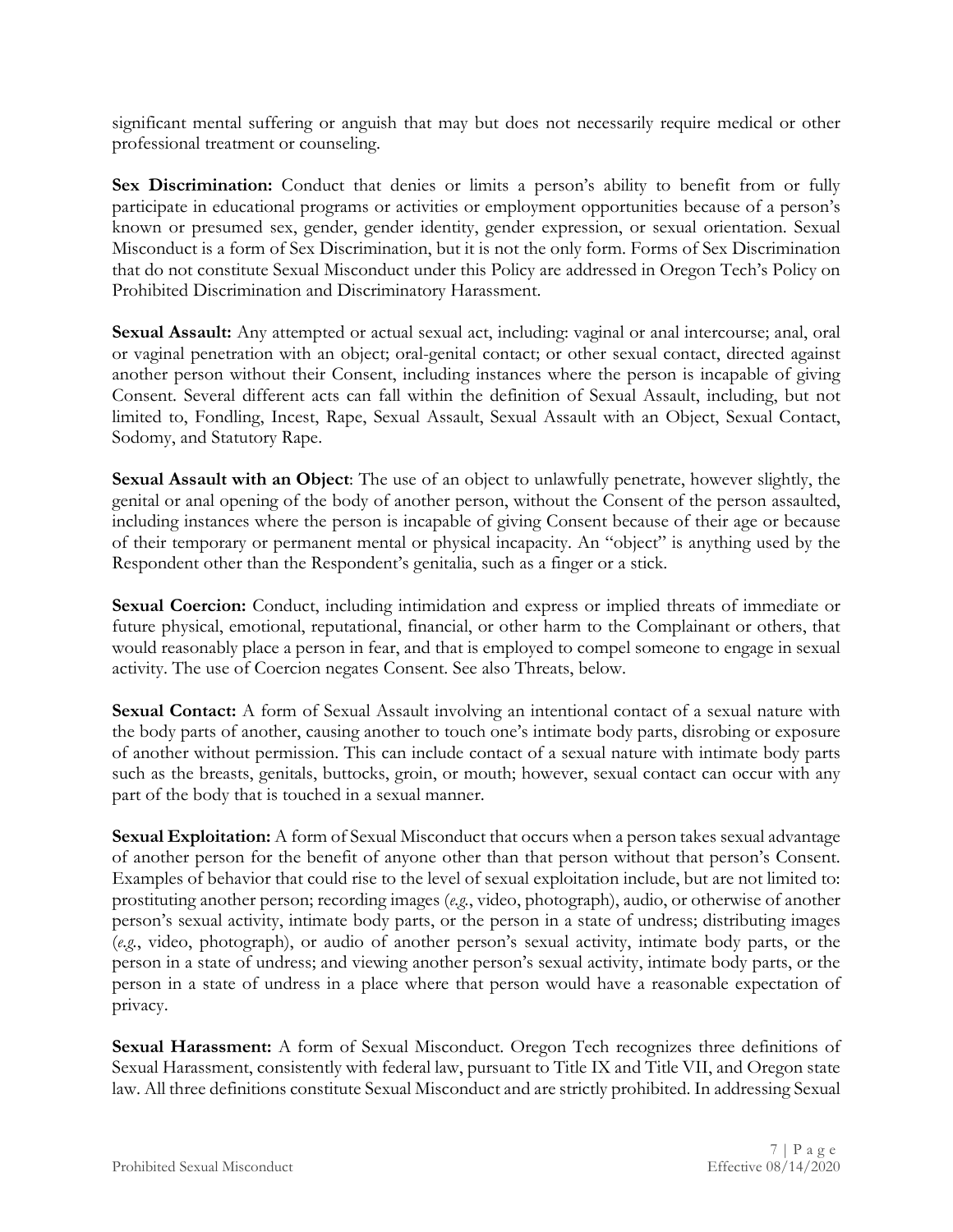Harassment, Oregon Tech will apply the definition and corresponding procedures that are consistent with either Oregon or federal law, depending on the nature of the offense.

- Sexual Harassment under Federal Law (Title IX). Sexual Harassment under Title IX is conduct on the basis of sex that involves one or more of the following: (1) "Quid Pro Quo" Sexual Harassment (defined above); (2) Sexual Harassment in the form of a Hostile Education Environment (defined above); or (3) any form of Sexual Assault, including Domestic Violence, Dating Violence, and/or Sex or Gender-Based Stalking.
- Sexual Harassment under Federal Law (Title VII). Under the Civil Rights Act of 1964, Sexual Harassment is a form of workplace Sex Discrimination that violates Title VII. Title VII is limited to workplace encounters involving employees. In this context, Sexual Harassment is (1) unwelcome sexual advances and/or requests for sexual favors (i.e., Quid Pro Quo); or (2) other verbal or physical conduct of a sexual nature constitutes Sexual Harassment when submission to or rejection of this conduct explicitly or implicitly affects a person's employment, unreasonably interferes with a person's work performance or creates an intimidating, hostile or offensive work environment (i.e., a Hostile Work Environment).
- Sexual Harassment Oregon Law*.* Sexual Harassment under Oregon law is unwelcome conduct of a sexual nature that can occur in educational or work settings. Sexual Harassment can include unwelcome sexual advances, requests for sexual favors (including quid pro quo harassment), or other verbal, nonverbal or physical conduct of a sexual nature where such conduct is sufficiently severe or pervasive that it has the effect, intended or unintended, of unreasonably interfering with an individual's work or academic performance or it has created an intimidating, hostile or offensive environment and would have such an effect on a reasonable person. Oregon law also prohibits Sexual Assault, Dating Violence, Domestic Violence, and Sex or Gender-Based Stalking.

Under the above definitions, a person's subjective belief, alone, that behavior is offensive does not necessarily mean the conduct violates this Policy. The behavior must also be objectively offensive to the Reasonable Person to meet the definition of prohibited sexual harassment under this Policy. Sexual Harassment can be based on actual or perceived sex, sexual orientation, gender, gender identity, or gender expression, which may include acts of aggression, intimidation, or hostility, whether verbal, non-verbal, graphic, physical, or otherwise, even if the acts do not involve conduct of a sexual nature.

**Sexual Intimidation**: Threatening or emotionally distressing conduct based on sex including, but not limited to, nonconsensual recording of sexual activity or the distribution of such recording. The use of Sexual Intimidation negates Consent. See also Threats, below.

**Sexual Manipulation:** A person's attempt to use a superior position to obtain sexual favors from a subordinate could be described as a Sexual Manipulation. Instead of physical force, they may use wit, charm, and verbal adeptness to manipulate intended targets; they may engage in name-calling or dates to manipulate intended the person being manipulated; they may also make threats of self-harm to manipulate intended target. The use of Sexual Manipulation negates Consent. See also Coercion, above.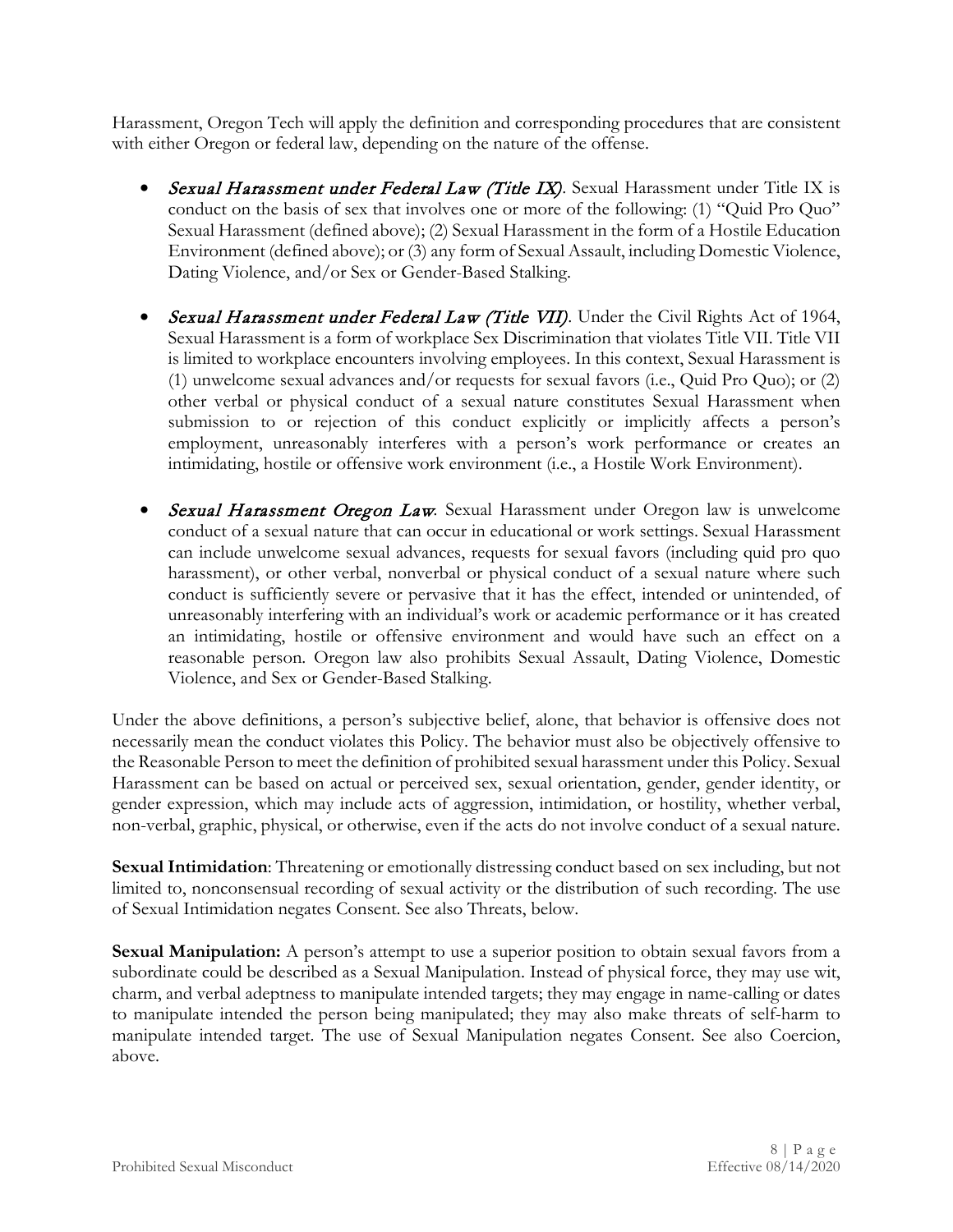**Sexual Misconduct:** This umbrella term is used to describe unwanted conduct of a sexual nature that is committed without Consent or with the use of force, coercion, threats, intimidation, or manipulation. This term includes but is not limited to Sexual Harassment, Sexual Assault, Dating Violence, Domestic Violence, and Sex and Gender-Based Stalking.

**Sodomy:** Oral or anal sexual intercourse with another person, without the Consent of the person, including instances where the person is incapable of giving Consent because of their age or because of their temporary or permanent mental or physical incapacity.

**Statutory Rape:** A form of Sexual Assault involving sexual intercourse with a person who is under the statutory age of Consent (*e.g.*, the age of Consent is 18 in Oregon and 16 in Washington).

**Support Measures:** Non-disciplinary, non-punitive individualized services offered as appropriate, as reasonably available, and without fee or charge to the Complainant or the Respondent before or after the filing of a formal complaint or where no formal complaint has been filed. Support Measures are designed to restore or preserve equal access to the recipient's education program or activity and/or work environment without unreasonably burdening the other party, including measures designed to protect the safety of all parties or the recipient's educational environment, or deter sexual harassment. Supportive Measures may include remedial measures that do not interfere with either party's access to education and such feasible measures that can be used to achieve the goals of this Policy.

**Third-Party Complainant:** A type of Reporting Party who makes a report of possible Sexual Misconduct prohibited by this Policy but was not directly subjected to the alleged conduct. They may have been a witness to the conduct or learned of the possible conduct from another person.

**Threat:** Any physical, written, or verbal conduct, whether direct, indirect or conditional, that conveys intent or is reasonably perceived to convey intent to cause physical harm to property or someone or to place someone in fear of his or her safety or the safety of others. A threat encompasses the use of technology to commit this behavior. See Oregon Tech's Policy mandating a Violence-Free Campus.

**Title IX Coordinator:** The Oregon Tech employee identified to oversee Oregon Tech's commitment to establishing and maintaining an academic and working environment free from Sexual Misconduct. The Title IX Coordinator supervises the Title IX Investigator and, when applicable, other Title IX personnel, and coordinates activities involving Deputy Title IX Coordinators. The Title IX Coordinator serves as the chair of the Title IX Steering Committee. The Title IX Coordinator can be reached via email at: [TitleIX@oit.edu.](mailto:TitleIX@oit.edu)

**Title IX Investigator(s):** The person(s) engaged by Oregon Tech to serve as the lead investigator where complaints of known or suspected Sexual Misconduct warrant investigation. A Title IX Investigator is charged with conducting fair, neutral, impartial and unbiased investigations. A Title IX Investigator serves as a neutral and impartial party in the Title IX process. The Title IX Investigator reports to the Title IX Coordinator.

**Title IX Steering Committee:** The standing committee comprised of faculty, staff, and students that reviews Title IX programs, including policies, procedures, education and training materials, proactive and reactive initiatives, and related activities. The Title IX Steering Committee is not actively involved in the complaint, investigation, or disciplinary processes relating to allegations of Sexual Misconduct.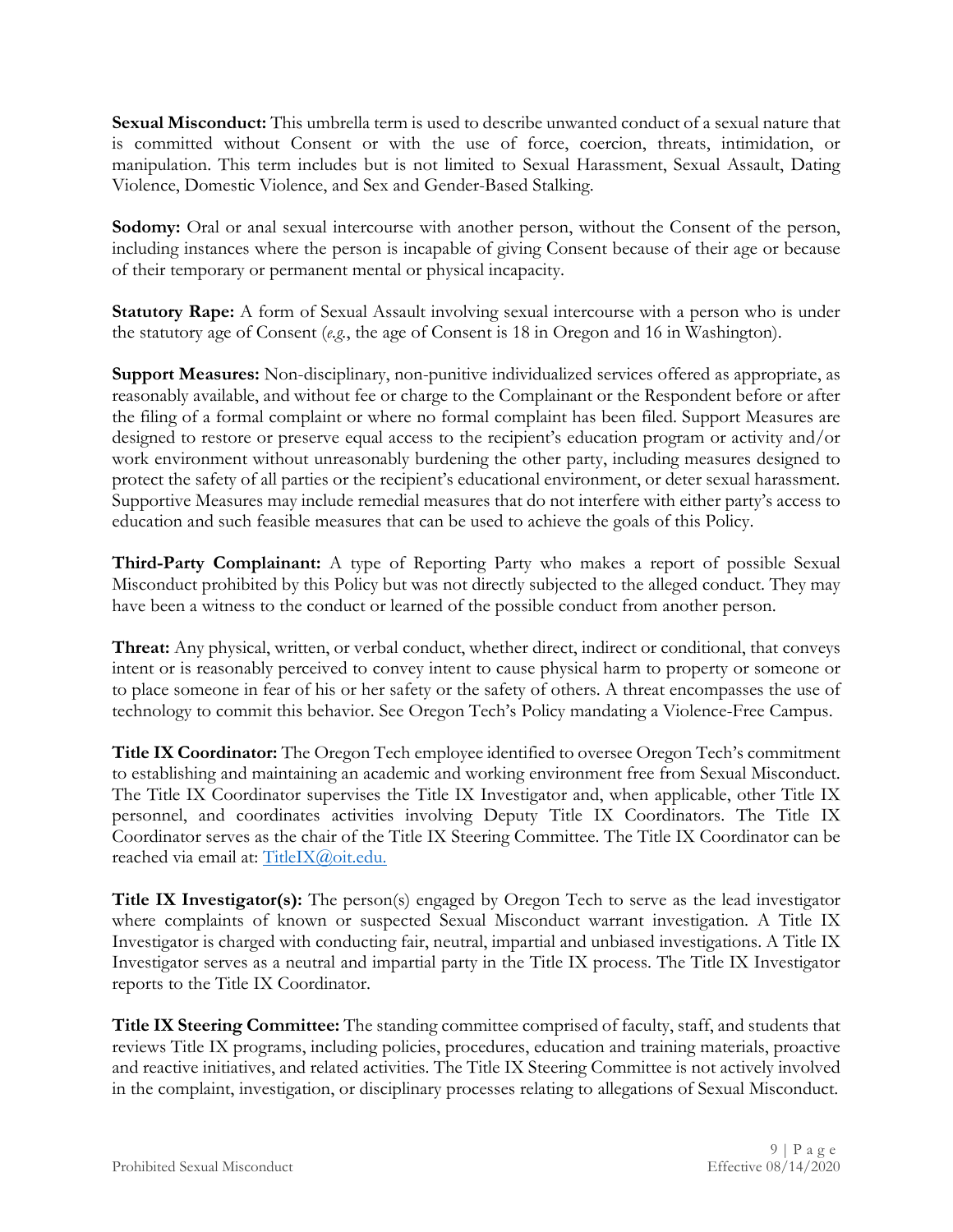**Violence:** Includes any intentional or reckless act that physically harms a person or persons or an intentional or reckless act resulting in damage to property. See Oregon Tech's Policy mandating a Violence-Free Campus.

Witness: A person believed to have first-hand or relevant information regarding an incident which may constitute a violation of this Policy. Most commonly, a witness is a person who may have been present when the incident occurred, someone the Reporting Party or Respondent communicated with about the incident, or someone who may have information that is otherwise relevant to alleged Sexual Misconduct.

Additional and/or expanded definitions relating to this Policy are set forth in the supporting procedural documents. See Procedures for the Resolution of Sexual Misconduct Complaints against Students; and Procedures for the Resolution of Sexual Misconduct Complaints against Employees, Affiliates, and Non-Affiliates.

### **5. Policy**

### **a. Expected Conduct**

All members of the Oregon Tech Community have a right to be free from Sexual Misconduct. All members of the Oregon Tech Community are required to adhere to this Policy, and to cooperate with the requirements for reporting and the procedures for responding to complaints.

Students and employees are expected to support and contribute to Oregon Tech's commitment to equal opportunity in education and employment and establishing an environment free from discrimination and harassment, including all forms of Sexual Misconduct.

Oregon Tech expects all members of the Oregon Tech Community to cooperate with the Sexual Misconduct complaint and investigation process. Students are also asked to report conduct or behavior that they believe to be in violation of Oregon Tech's expectations relating to Sexual Misconduct.

Oregon Tech takes seriously all allegations of Sexual Misconduct and takes prompt action when complaints are made. Oregon Tech is dedicated to establishing and facilitating a process that assures both parties are given appropriate support and fair treatment. Sexual Misconduct **will not be tolerated** at Oregon Tech. At the same time, Oregon Tech supports a process that offers due process to all parties. This makes Oregon Tech's role in this process a complex one. Oregon Tech must simultaneously protect Reporting Parties, Respondents, and Witnesses.

Reporting Parties, including Complainants, deserve support, assistance, and a process that can vindicate good-faith and valid claims, where sufficient information exists to substantiate a finding of Sexual Misconduct. Similarly, Respondents deserve support, assistance, and a process that appropriately addresses claims that are not made in good faith, are not valid, or where insufficient information exists to substantiate a finding of Sexual Misconduct.

### **b. Prohibited Conduct**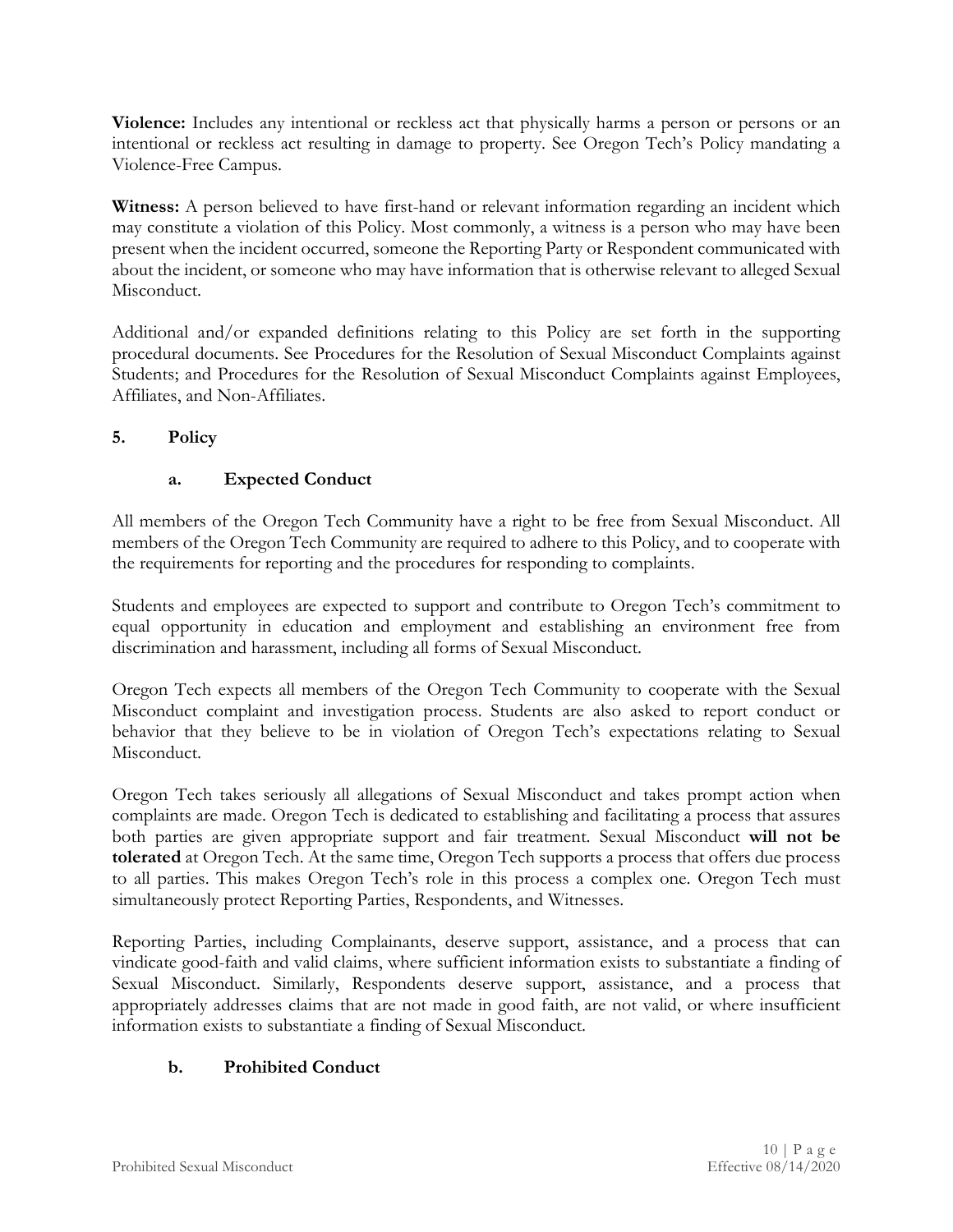Sexual Misconduct is prohibited. This term encompasses all forms of Sexual Exploitation, Sexual and Gender-based Harassment, Sexual Assault, and Relationship Violence. Sexual Misconduct includes a wide range of behaviors of a sexual nature. Common among them is a lack of Consent and/or the use of force, coercion, threats, intimidation, or manipulation.

Retaliation and the violation of Support Measures are also considered misconduct under the Prohibited Sexual Misconduct policy and are discussed in greater detail in the accompanying Procedures.

Sexual Misconduct is prohibited regardless of the sex, sexual orientation, gender identity, and/or gender expression of the Complainant or Respondent.

### **c. Notice of Sexual Assault Complainants' Bill of Rights**

The "Campus Sexual Assault Victims' Bill of Rights" was signed into law by President George Bush in July of 1992. Schools found to have violated this law can be fined up to \$35,000 or lose their eligibility to participate in federal student aid programs. Complaints about schools that have filed to comply with this law should be made to the U.S. Department of Education.

This law requires that all colleges and universities (both public and private) participating in federal student aid programs afford sexual assault complainants certain basic rights. This law requires colleges and universities to notify Complainants of their option to report their Sexual Assault to the proper law enforcement authorities.

At Oregon Tech, compliance with this law includes these practices:

- Complainants shall be notified of their options to report acts of Sexual Assault to local law enforcement;
- Complainants shall be informed of the right to seek medical treatment and information on preserving potentially key forensic and other evidence;
- Both parties shall be notified of available counseling services;
- Both parties shall be notified of options for changing academic and living situations;
- Both parties shall be informed of Oregon Tech's procedures and have access to resources and Support Measures;
- Both parties shall be informed of the adaptive resolution process;
- Both parties must have the same opportunity to have others present in interviews and hearings;
- Both parties shall be informed of the outcome of any investigatory process and/or any disciplinary proceeding;
- Both parties shall be informed of Oregon Tech's prohibition against retaliation and that Oregon Tech will take prompt action when retaliation is reported, and how to report suspected acts of retaliation; and
- Both parties shall be informed of the right to meet with the Title IX Coordinator to discuss resources, rights, and any procedural options.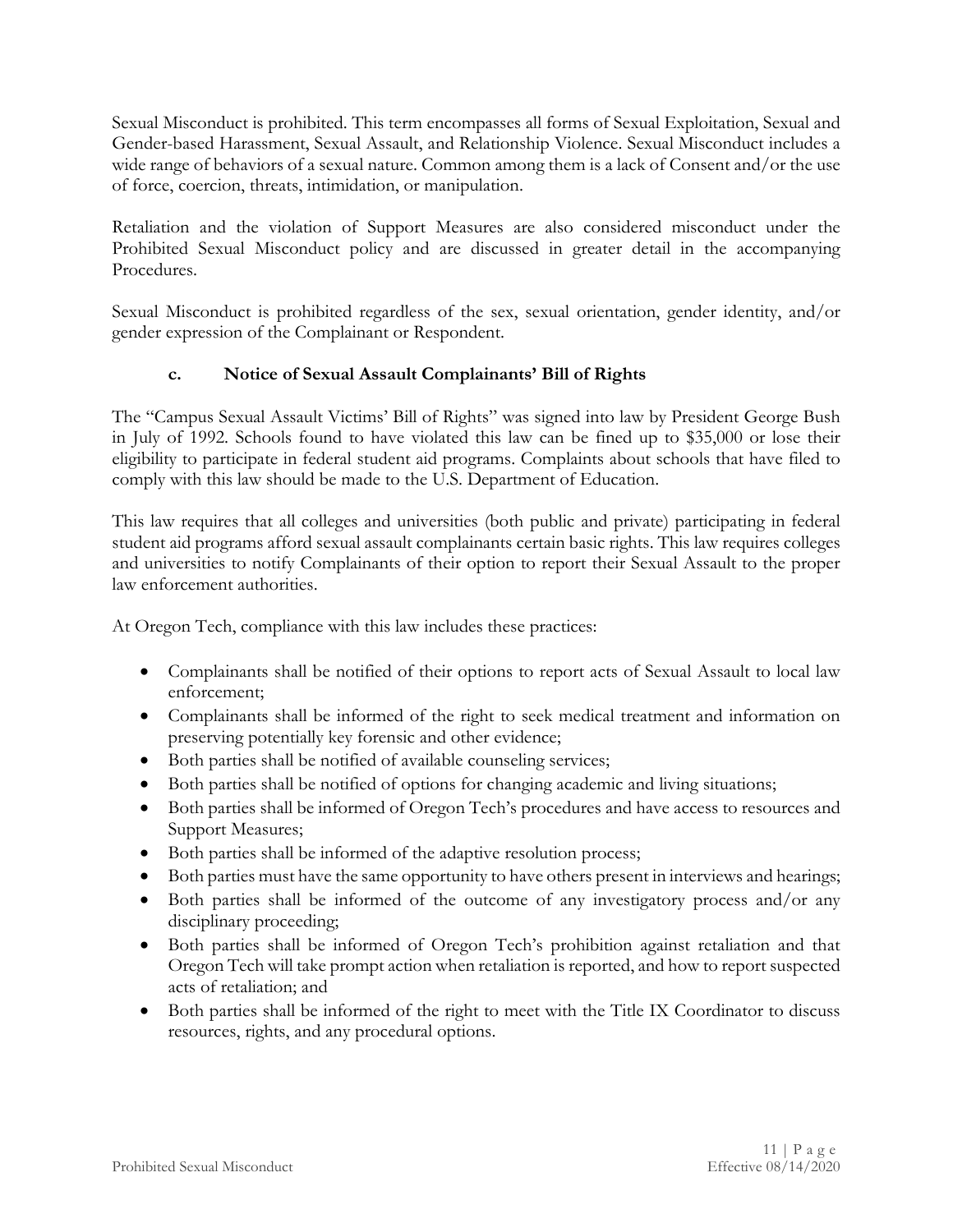The "Campus Sexual Assault Victims' Bill of Rights" exists as a part of the campus security reporting requirements, commonly known as the Jeanne Clery Act. See Oregon Tech's policy addressing Clery Act Compliance and the [Campus Safety website.](https://www.oit.edu/faculty-staff/campus-safety)

## **d. Reporting Rights and Options**

## **1. General Reporting Expectations**

Members of the Oregon Tech Community who, in the course and scope of their studies or employment, witness or receive information regarding the occurrence of an incident that the employee or student reasonably believes constitutes any form of Sexual Misconduct against any member of the Oregon Tech Community, are generally expected to make a report. Oregon Tech employees who serve in a leadership position (i.e., are a member if management) are required to make a report.

This general reporting expectation does not apply to incidents where the student or employee is the person who has been the target of the Sexual Misconduct. This reporting obligation also does not apply to a Confidential Resource employee (see below).

While Complainants have the right to decide if and when they report Sexual Misconduct to Oregon Tech, all persons are encouraged to promptly report conduct that may violate this Policy. Oregon Tech strongly encourages persons to access services, such as counseling and medical help. Access and services are available to Oregon Tech Community members regardless of whether they report the incident.

Once a person alerts Oregon Tech of an alleged violation of this Policy they will be provided with written information including this Policy and the applicable procedures, their rights, reporting options, and support resources.

# **2. General Reporting Options**

An effective and clear complaint procedure is a critical element of Oregon Tech's Policy prohibiting Sexual Misconduct.

Persons who choose to pursue action under this Policy or wish to report a known or suspected violation of this Policy should make a report to the University's Title IX Coordinator or one of the additional options provided below. These reporting options are open to all members of the Oregon Tech Community. See the <u>Title IX Website</u> for a complete list of current reporting options (some options may vary depending on the campus location).

Reports to Oregon Tech's Title IX Coordinator can be made via email at: [TitleIX@oit.edu.](mailto:TitleIX@oit.edu) Additional reporting options are outlined on the Title IX website at:<https://www.oit.edu/title-ix>

## **Additional Reporting Options for Students**

The Title IX Coordinator is responsible for assessing complaints when the suspected Sexual Misconduct is conducted by a current or prospective student. Complaints against former students will be assessed in collaboration between the Title IX Coordinator and the Office of Student Affairs on a case-by-case basis to determine the appropriate response.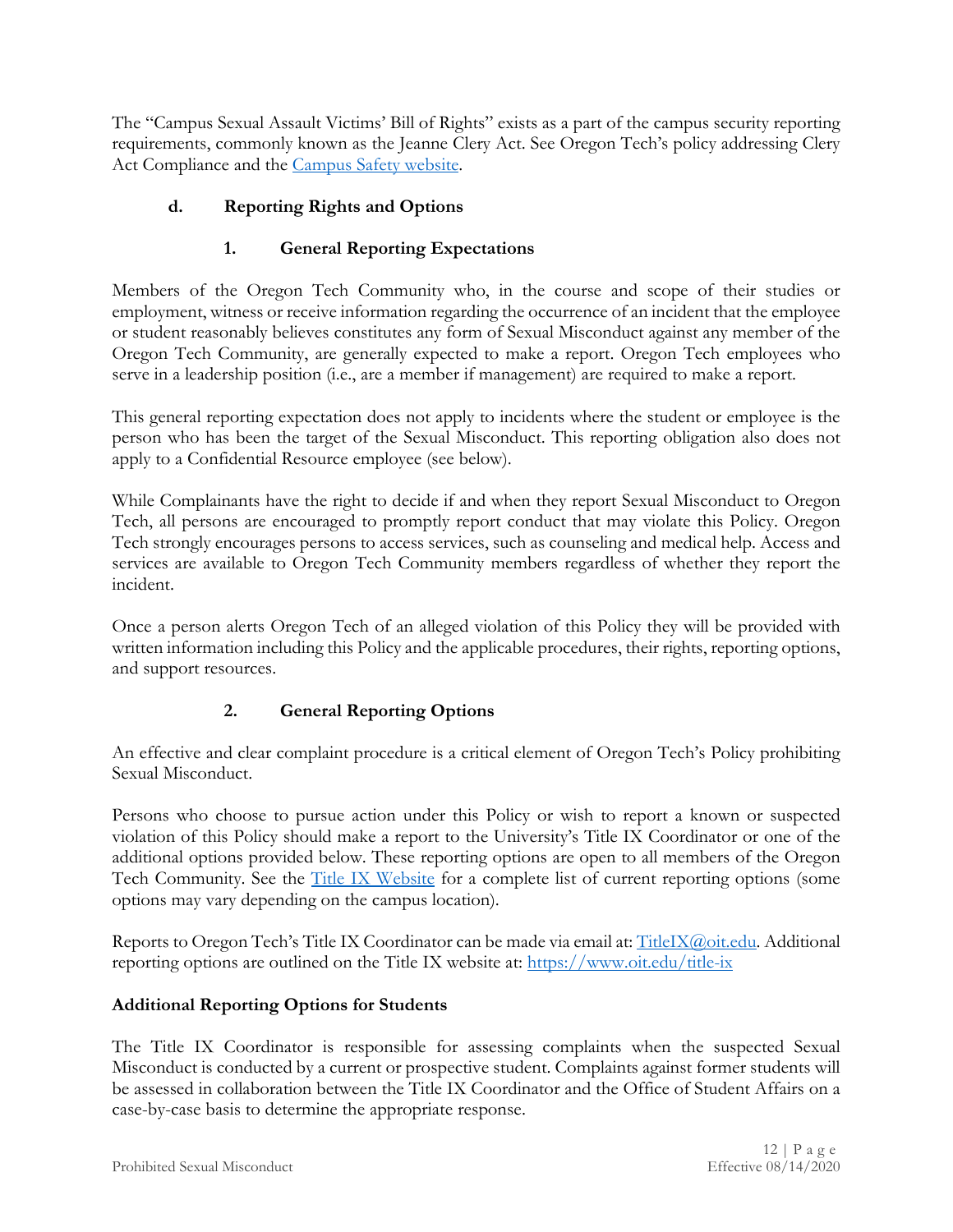General reporting options for concerns about a current, prospective, or former student's conduct include:

- Contacting the [Title IX](https://www.oit.edu/title-ix) Investigator or a Title IX Deputy Coordinator (See the Title IX [Website](https://www.oit.edu/title-ix) names and contact information);
- Filing an online [Safe Campus Incident Reporting Form](https://oit.co1.qualtrics.com/jfe/form/SV_6kQzMoflfbHfF1H) (which is routed to the Title IX Coordinator; can be used for anonymous reporting);
- Contacting Oregon Tech's Office of Student Affairs: 541.885.1011; College Union 217;
- Contacting the Director of the Student Success Center: 541.885.1790; Learning Resource Center 225;
- Contacting Oregon Tech Campus Safety Department: 541.885.0911 (emergency) or 541.885.1111 (non-emergency); Cornett Hall 231; [Report an Incident Online;](https://www.oit.edu/faculty-staff/campus-safety)
- Filing an online Campus Incident Report: [Login to TechWeb,](https://techweb.oit.edu/employee-central/incident-report) click on Campus Resources, click on Report an Incident; or
- Filing an online report through [Ethics-Point](https://secure.ethicspoint.com/domain/en/report_company.asp?clientid=44102&override=yes&agreement=no) (can be used for anonymous reporting).

### **Additional Reporting Options for Employees and Oregon Tech Community Members**

The Title IX Coordinator is responsible for assessing complaints when the suspected Sexual Misconduct is conducted by an Oregon Tech employee, visitor, volunteer, vendor, or collaborator. Reporting options for concerns about Sexual Misconduct perpetrated by such persons include:

- Contacting the [Title IX](https://www.oit.edu/title-ix) Investigator or a Title IX Deputy Coordinator (See the Title IX [Website](https://www.oit.edu/title-ix) names and contact information);
- Filing an online [Safe Campus Incident Reporting Form](https://oit.co1.qualtrics.com/jfe/form/SV_6kQzMoflfbHfF1H) (which is routed to the Title IX Coordinator; can be used for anonymous reporting);
- Contacting Oregon Tech's Office of Human Resources: 541.885.1120; [oithr@oit.edu;](mailto:oithr@oit.edu) Snell Hall, First Floor;
- Contacting Oregon Tech Campus Safety Department: 541.885.0911 (emergency) or 541.885.1111 (non-emergency); Cornett Hall 231; [Report an Incident Online;](https://www.oit.edu/faculty-staff/campus-safety)
- Filing an online Campus Incident Report[: Login to TechWeb,](https://techweb.oit.edu/employee-central/incident-report) click on Employee Central, click on Incident Report; or
- Filing an online report through  $E$ thics-Point (can be used for anonymous reporting).

## **Additional Information on Anonymous Reporting Options**

Any person may make a report of known or suspected violations of this Policy without disclosing their identity. Depending on the level of information available about the incident or the persons involved, the University's ability to respond to an anonymous report may be limited. Oregon Tech will, however, take whatever steps it deems appropriate and in the best interests of the Oregon Tech Community, consistent with the information available. Any person can make an anonymous report by submitting a [Safe Campus Reporting Form;](https://oit.co1.qualtrics.com/jfe/form/SV_6kQzMoflfbHfF1H?Q_JFE=qdg) [Ethics-Point](https://secure.ethicspoint.com/domain/en/report_company.asp?clientid=44102&override=yes&agreement=no) complaint, or a Student Affairs [Anonymous Report Form.](https://oregontechsfstatic.azureedge.net/sitefinity-production/Student-Affairs-/anonymous-report.pdf?sfvrsn=fa308660_0)

### **Additional Information on Reporting to Campus Safety/Local Law Enforcement**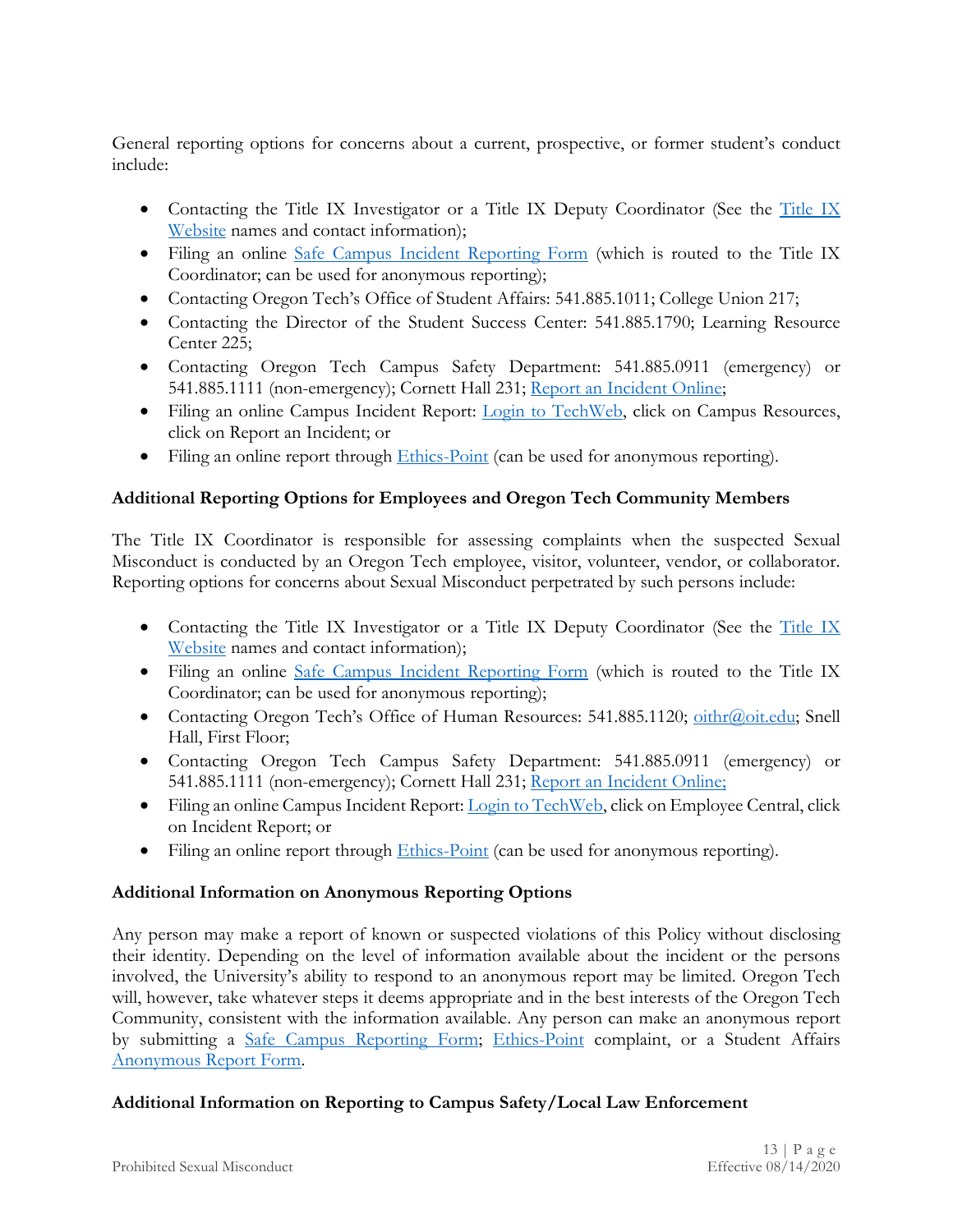For incidents including threats or acts of Sexual Assault, persons may make a report to Oregon Tech Campus Safety in person, by phone, or online: 541.885.0911 (emergency) or 541.885.1111 (for the officer on duty); located in Cornett Hall 231, or online [Safe Campus Reporting Form](https://www.oit.edu/campus-life/safe-campus) (can be used for anonymous reporting).

Some forms of Sexual Misconduct may also constitute a violation of criminal law. Anyone who reports Sexual Misconduct will be notified of their right to speak to the appropriate law enforcement agency and file a report for possible criminal prosecution. This is a separate process from making a report of alleged Sexual Misconduct under this Policy. Campus Safety can assist persons wishing to report potentially criminal acts to local law enforcement.

### **Clery Act Reporting Obligations**

Pursuant to the Clery Act, the University includes statistics about certain offenses in its annual security report and provides those statistics to the United States Department of Education in a manner that does not include any personally identifying information about persons involved in an incident. The Clery Act also requires Oregon Tech to issue timely warnings to Oregon Tech Community about certain crimes that have been reported and may continue to pose a serious or continuing threat to campus safety. Consistent with the Clery Act, Oregon Tech withholds the names and other personally identifying information of Complainants when issuing timely warnings to the Oregon Tech Community. See Clery Act Compliance Policy.

## **3. Amnesty to Students when Reporting Prohibited Conduct**

When applicable, Oregon Tech offers amnesty to student Complainants and Witnesses. While Oregon Tech does not condone underage drinking or violations of other Oregon Tech student conduct expectations, it considers reporting Sexual Misconduct to be of paramount importance. Complainants and Witnesses should not allow their participation in underage drinking to deter them from making a report when Sexual Misconduct occurs. Consequently, Oregon Tech extends limited immunity to student Complainants and Witnesses to foster reporting and adjudication of Sexual Misconduct.

## **4. Confidential Resource Employee**

Confidential Resource Employees are those campus and community professionals who can maintain legally protected confidentiality within Oregon Tech for the person who shared the information, including information concerning Sexual Misconduct. Confidentiality means that information shared by a person with a Confidential Resource Employee cannot be revealed to any other person without express permission of the person, or as otherwise permitted or required by law.

Confidential Resource Employees are prohibited from disclosing confidential information unless: (1) given permission by the person who disclosed the information; (2) there is an imminent threat of harm to self or others; (3) the conduct involves suspected abuse of a minor under the applicable age of Consent; or (4) as otherwise required or permitted by law or court order.

At Oregon Tech, Confidential Resource Employees include the staff of Integrated Student Health Center acting in their capacity as a counseling or health provider.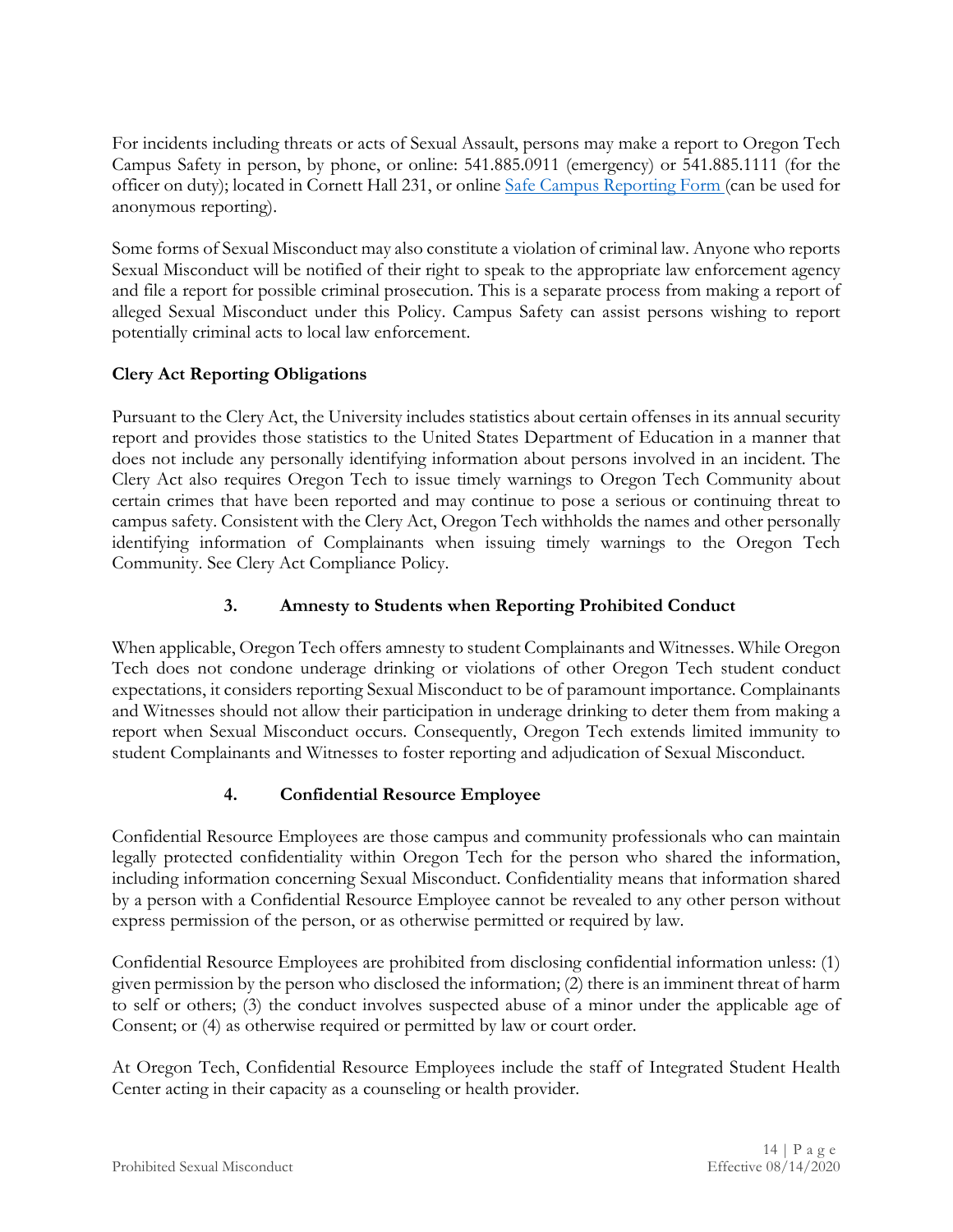For employees, note that Employee Assistance Program (EAP) counselors are a third-party vendor and are not Oregon Tech employees. Discussions with EAP counselors are confidential, but EAP counselors are not Confidential Resources under this Policy.

Discussing or disclosing details of Sexual Misconduct to a Confidential Resource Employees or EAP counselor **does not** constitute making a report, filing a complaint, or otherwise putting Oregon Tech on notice of the alleged misconduct.

## **e. Responsible Employee Reporting Obligations**

At Oregon Tech, a Responsible Employee is an employee: (1) who has the authority to take action to redress Sexual Misconduct; (2) who has been given the duty of reporting incidents of Sexual Misconduct or any other misconduct by students to the Title IX Coordinator or other appropriate school designee; or (3) a person whom a student/employee could reasonably believe has either the authority or the duty listed above.

Oregon Tech requires all employees to act as Responsible Employees, unless they are considered a Confidential Resource. Any student employed by Oregon Tech and serving in any position of authority is also considered a Responsible Employee (such as a Resident Assistant in Housing).

Oregon Tech employees serving in supervisory roles have an elevated burden to report any known or suspected Sexual Misconduct occurring by a member of the Oregon Tech Community or occurring on Oregon Tech property. If an Oregon Tech employee serving in a supervisory capacity fails to report known or suspected Sexual Misconduct, that failure to report will, itself, be considered misconduct.

In addition to the reporting responsibilities discussed in this Policy, all Oregon Tech employees have an obligation to report known or suspected child abuse and neglect consistent with Oregon state law.

Note: the term Mandatory Reporter, as used herein, is not analogous to mandatory reporting obligations related to the known or suspected abuse and neglect of minors under state law. See Mandatory Reporting of Child Abuse; Oregon Child Abuse Reporting Statutes, ORS 419B.005– 419B.017.

## **f. Timeframe for Reporting Incidents and Concerns**

To promote timely and effective review, Oregon Tech strongly encourages all members of the Oregon Tech Community to promptly report any and all known or suspected violations of this Policy. The older the allegations are, the more difficult it will be for Oregon Tech to identify and gather relevant and reliable information.

Although a report of known or suspected violations of this Policy may be made at any time, if the alleged policy violator is no longer a student or employee at Oregon Tech at the time of the report, Oregon Tech may not be able to take action against that person.

Oregon Tech's inability to investigate or decision not to investigate a report of possible misconduct does not negate the reporting party's right and access to receive support, resources, and/or assistance, if that person is a member of the Oregon Tech Community.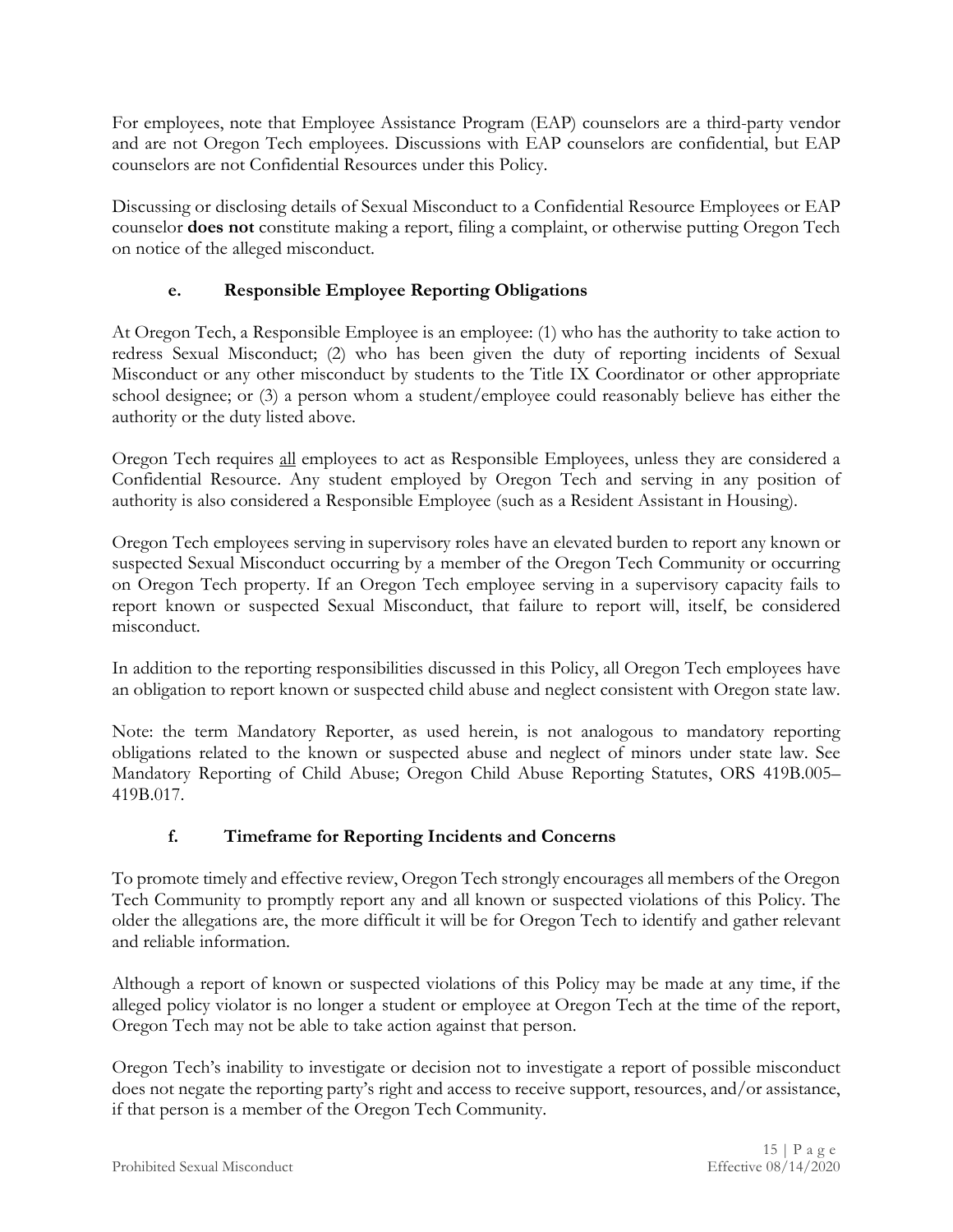### **g. Procedures for Responding to Reports of Sexual Misconduct**

Fundamental to Oregon Tech's processes for Complainants and Respondents, alike, are the notions of fairness and equitable treatment. It is important to assure that no party is deprived of equal access to educational programs and activities or employment without due process. Although this is an administrative—not legal—process, due process is a cornerstone of its structure. Consequently, Oregon Tech strives to balance taking seriously every report of possible Sexual Misconduct, while also not presuming misconduct of those against whom allegations are made.

The Title IX Coordinator oversees the initial response and assessment of reports of Sexual Misconduct through the applicable procedures, determined by the status of the Respondent. See Procedures for the Resolution of Sexual Misconduct Complaints against Students; Procedures for the Resolution of Sexual Misconduct Complaints against Employees, Affiliates, and Non-Affiliates.

Both sets of procedures are guided by the same general principles of fairness and respect for all parties. However, outcomes vary depending on the Respondent's role within the Oregon Tech Community.

Respondents are never presumed responsible for any conduct alleged. Instead, a determination concerning a respondent's responsibility is always made at the conclusion of the complaint process.

Resources are available for students who may be Reporting Parties, Respondents, or Witnesses. Resources are available throughout the investigation and resolution of a Sexual Misconduct complaint.

Oregon Tech personnel who work as decisionmakers, investigators, or facilitators of formal or informal processes supporting this Policy are selected with care to be free from conflicts of interest or biases for or against reporting parties, complainants or respondents generally or individual reporting parties, complainants or respondents

## **h. Complaint Options**

When complaints of known or suspected Sexual Misconduct are made to the Title IX Coordinator, the Reporting Party may denote their preference for how the report will be processed. Reporting options including: (1) Formal Complaints, (2) Informal Complaints, or (3) Technical Support. While Oregon Tech reserves the right to review and investigate any complaint as it determines necessary to best protect the Oregon Tech Community, tremendous deference will be given to the Reporting Party, whenever possible.

**Formal Complaints:** This is a formal complaint document filed by a Complainant directly with the Office of Title IX Compliance alleging Sexual Misconduct against a Respondent and requesting that Oregon Tech investigate the Sexual Misconduct allegation(s). Oregon Tech has a Formal Complaint Form containing certain language necessary to comply with legal requirements associated with this type of complaint.

**Informal Complaints:** An informal complaint implies that an informal review will be initiated to assess the allegation. This typically involves, at a minimum, the interviews of the Complainant and Respondent. However, key Witnesses may also be involved in informally reviewing allegations. Depending on the substantiated facts, an investigative report or memo may document the review. For example, an informal complaint may not be appropriate for allegations of Sexual Assault but an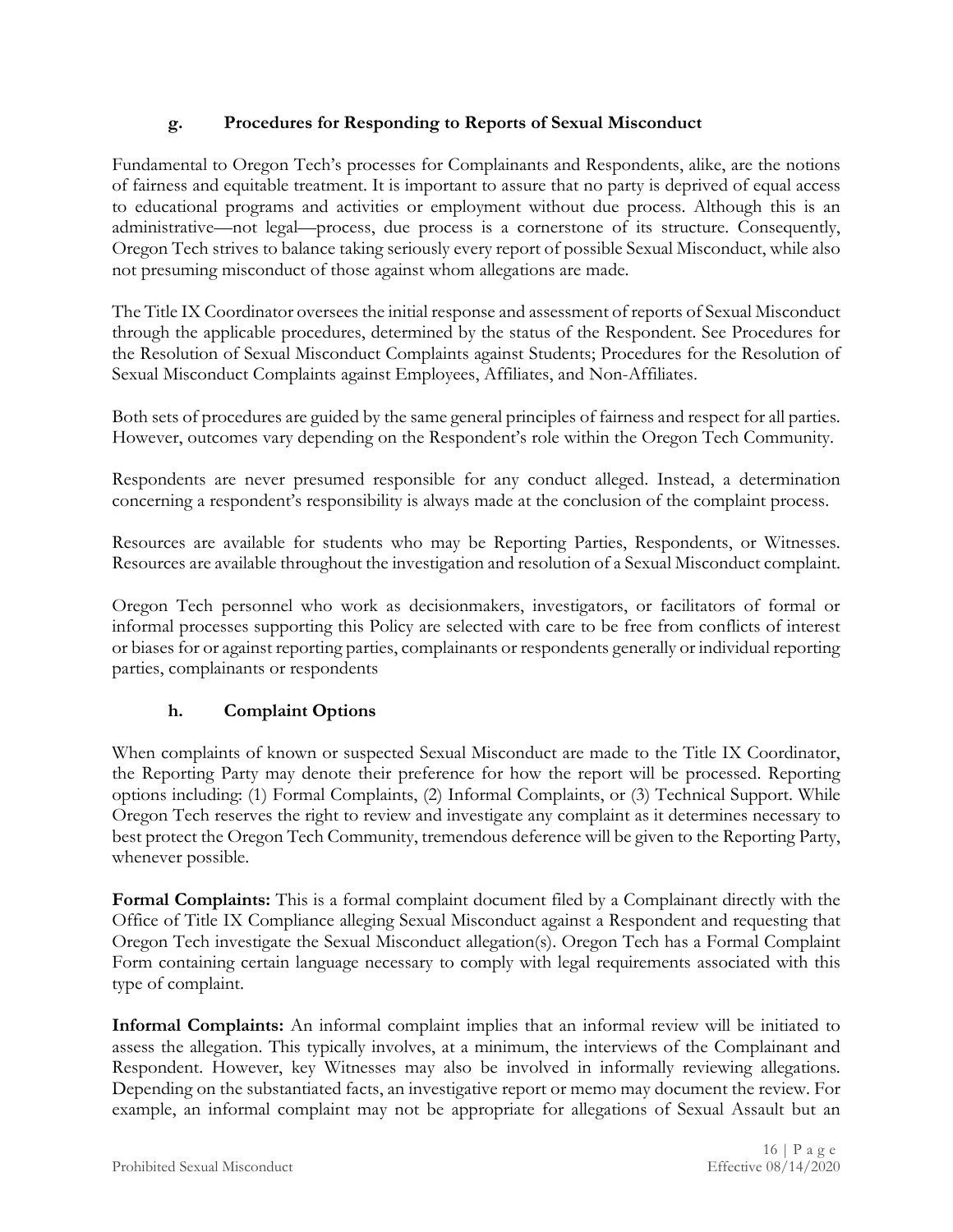Informal Complaint may be an appropriate route for less pervasive or less severe allegations of Sexual Harassment that may be addressed and informally resolved. Oregon Tech does not require the parties to participate in an informal resolution process if any party prefers a formal process.

**Technical Support:** A request for support measures may be appropriate when the Reporting Party is the Complainant and they are seeking support and resources, rather than wanting to file a complaint, or see that Oregon Tech initiate an investigation or review. This may be an appropriate option if, for example, the allegations represent relatively low-grade Sexual Misconduct and the Respondent has already left Oregon Tech, making it unlikely that Oregon Tech can take action against them. While action against the Respondent may not be possible or practical, the Complainant may still benefit from support measures and resources.

## **i. In-Take Process**

Irrespective of the type of complaint the Reporting Party prefers, the in-take process is very similar. Upon receipt of a complaint or request for Technical Support, the Title IX Coordinator, or designee, will have an in-take conversation with the Reporting Party, and the Complainant, if that is a different person from the Reporting Party.

The purpose of the in-take conversation is to gather additional details about the complaint or request for Technical Support. The in-take process provides the opportunity for the Reporting Party to confirm the kind of complaint they wish to file. Additionally, the in-take process will also help assess whether any immediate Support Measures should be taken. See below Section k, Support Measures.

Upon receipt of an initial complaint or request for Technical Support, the Title IX Coordinator will also make an immediate assessment of the risk of harm to the parties or to the broader Oregon Tech Community and will take steps necessary to address any risks. These steps may include establishing Support Measures (such as emergency removals) to provide for the safety of the parties and the Oregon Tech Community and, where appropriate, referral to Campus Safety, the Office of Human Resources, the Office of Student Affairs, the Office of the Provost, and/or the Integrated Student Health Center to assess whether any person poses a serious threat of disruption to the workplace or a continuing danger to self, to other members of the Oregon Tech Community, or to Oregon Tech property.

# **j. Notice to the Parties**

When the Title IX Coordinator determines either a formal or informal complaint process is appropriate, based on the information gathered through the complaint itself and the in-take process, the Parties will each receive formal notice.

Notice includes a variety of details, including, but not limited to: a summary of the allegations; information about resources and support; and copies of applicable policies and procedures. If an informal resolution process (such as mediation or restorative justice) is available, details of that option will also be provided. For a full outline of what is included in formal Notices, see Procedures for the Resolution of Sexual Misconduct Complaints against Students; or Procedures for the Resolution of Sexual Misconduct Complaints against Employees, Affiliates, and Non-Affiliates.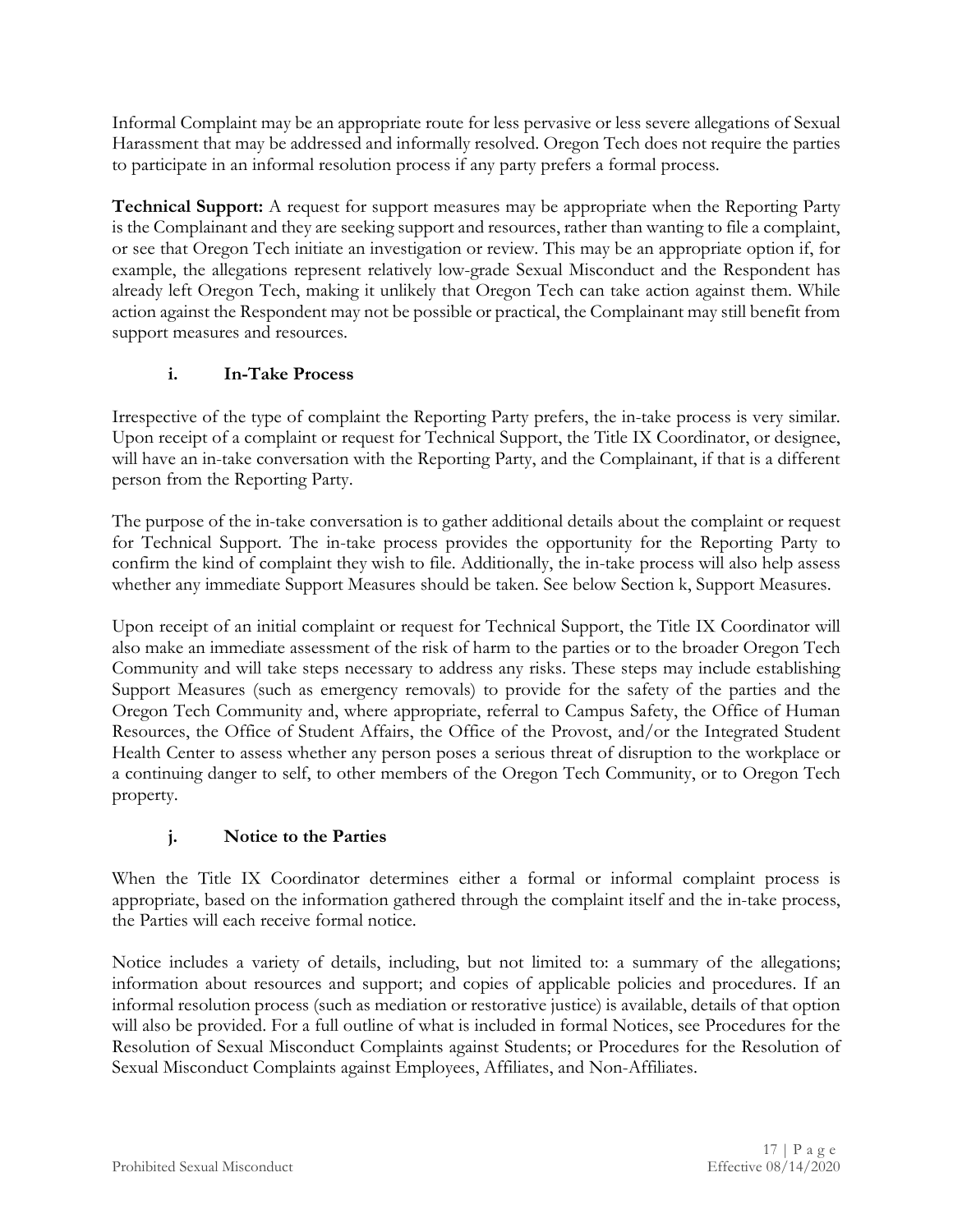Typically, there will also be an initial conversation with the Respondent to assure they understand the allegations directed against them, the process and procedures involved, their rights, an explanation of Oregon Tech's prohibition of retaliation, and discuss and determine whether any Support Measures may be necessary or helpful. Additional information about due process afforded to students and employees is provided in greater detail in the corresponding procedures.

## **k. Support Measures**

The Office of Title IX Compliance may offer support measures, when deemed necessary. Support Measures—previously referred to as Interim Measures—are those temporary services, adjustments, and other assistance Oregon Tech puts in place after receiving notice of alleged Sexual Misconduct, but before any final outcomes (investigatory, disciplinary, or remedial) have been determined.

Support Measures are non-disciplinary, non-punitive individualized services offered to Complainants and Respondents, as appropriate, and as reasonably available. Support Measures may be considered before or after a Formal or Informal Complaint is filed or Technical Support is requested.

During the initial intake meetings with the parties, witnesses, or other impacted community members, the Title IX Coordinator, Deputy Coordinator, or Title IX Investigator will share information about Support Measures.

If a person is interested in Support Measures, the Title IX Coordinator, or designee, will typically collaborate with the appropriate offices (*e.g.*, the Dean of Students, the Student Success Center, Office of the Registrar, Residence Life, etc.) to discuss what Support Measures may be feasible. When Support Measures are adopted, the impacted parties will be informed in writing of the measures and their duration. Impacted parties are expected to comply with the Support Measures so long as they remain in effect.

Support Measures are designed to restore or preserve equal access to the recipient's education program or activity without unreasonably burdening the other party, including measures designed to protect the safety of all parties or the recipient's educational environment, or deter Sexual Misconduct. Support Measures will be individualized and appropriate based on the information gathered by the Title IX Office, making every effort to avoid depriving any student of their education or employees of their employment status. The measures needed by each party may change over time, and the Title IX Office will communicate with parties throughout an investigation to ensure that any Support Measures are necessary and effective based on the parties' evolving needs.

Supportive Measures may include, but are not limited to:

- Facilitating access to counseling and medical services;
- Extensions of deadlines or other course-related adjustments;
- Change in class schedule, including the ability to transfer course sections or withdraw from a course.
- Modifications in the Complainant's or Respondent's work schedule or job assignment;
- Assistance in arranging or rescheduling of exams and assignments and extensions of deadlines;
- Academic support, including disability auxiliary aids and services, if applicable;
- Escort and other safety planning steps;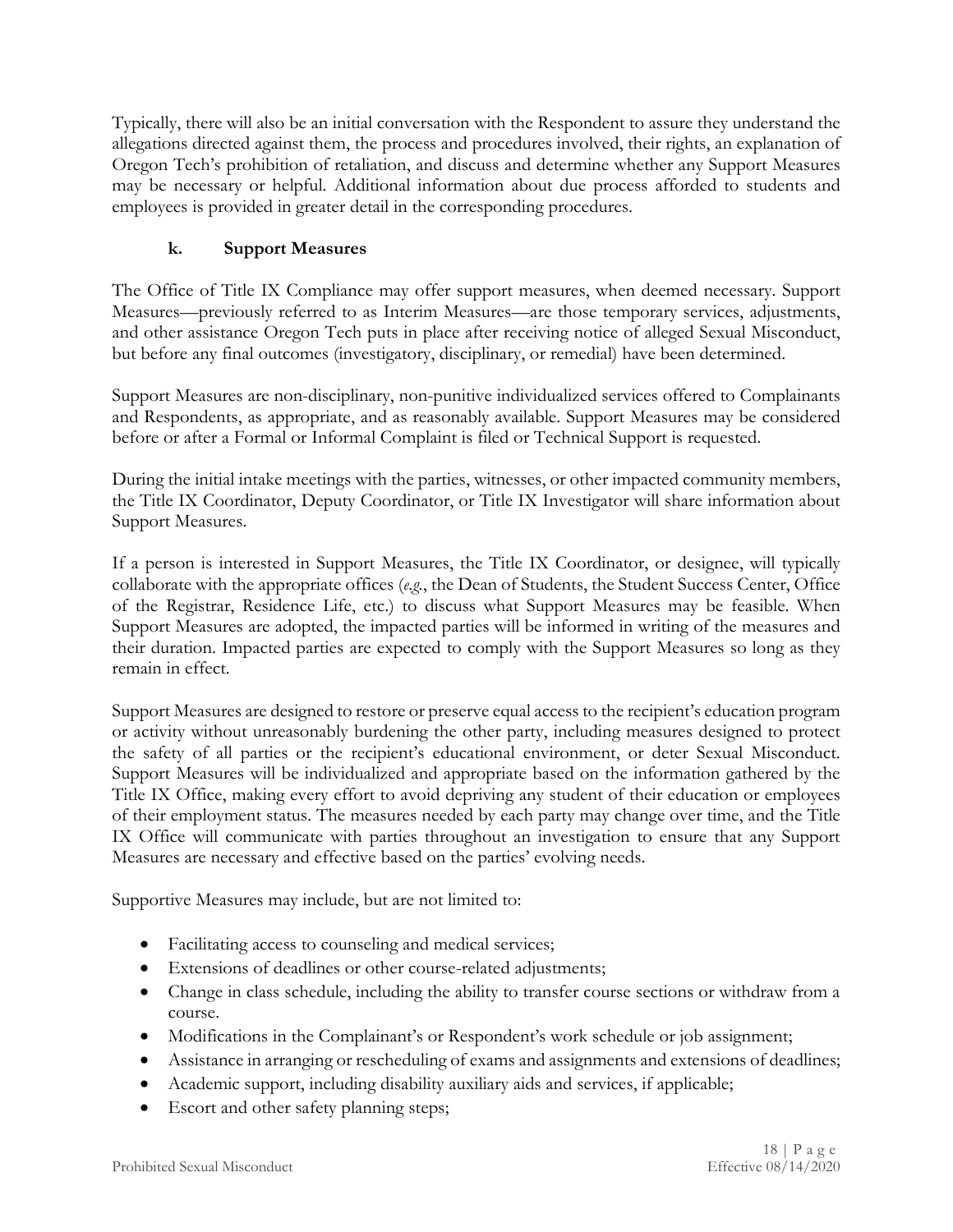- Mutual "no contact order," an administrative remedy designed to curtail contact and communications between two or more people;
- Changes in work or housing locations;
- Voluntary leave of absence or paid administrative leave;
- Increased security and monitoring of certain areas of the campus; and
- Guidance in obtaining a sexual assault forensic examination;
- Allow either a Complainant or a Respondent to drop a class in which both parties are enrolled in the same section;
- Referral to resources to assist in obtaining a protective order;
- Referral to resources to assist with any financial aid, visa or immigration concerns;
- Assistance to connect with other Oregon Tech and community resources; and/or
- Any other remedial measure that does not interfere with either party's access to education can be used to achieve the goals of this Policy.

Where there are concerns of additional acts of misconduct, for example, where reports include allegations of on-going Sexual Assault or Relationship Violence, the Office of Title IX Compliance will discuss with the Complainant options for making reports to local law enforcement and/or Campus Safety.

Once in place, impacted parties are expected to honor and comply with Support Measures. Violations of Support Measures constitute a form of misconduct.

### **l. Investigative Process**

During the investigation, the Title IX Investigator(s) gathers facts and makes a determination, by a preponderance of the evidence, as to whether or not the respondent engaged in Sexual Misconduct. A "preponderance of the evidence" means that it is more likely than not the Sexual Misconduct occurred.

The investigative process will vary depending on the classification of the Respondent (i.e., a current or former student, employee, volunteer, visitor, contractor, or collaborator). A Title IX Investigator act as impartial, neutral fact-finder. The primary investigative role is to collect and assess information material to the specific allegations of misconduct. In general, Oregon Tech strives to complete the investigations as quickly as possible. However, each complaint is different and unique and may require more or less time depending on variables such as the complexity of the allegations, timeframe involved, number of witnesses, volume of supporting documentation, etc. Typically, Oregon Tech will attempt to resolve complaints and issue draft investigative reports within ninety (90) calendar days of noticing the Respondent. The investigation may take longer if good cause exists for a delay. If the investigation takes longer than ninety (90) calendar days, Oregon Tech will notify the parties of the delay and the reasons for the delay.

To explore the detailed investigative processes, see Procedures for the Resolution of Sexual Misconduct Complaints against Students; or Procedures for the Resolution of Sexual Misconduct Complaints against Employees, Affiliates, and Non-Affiliates.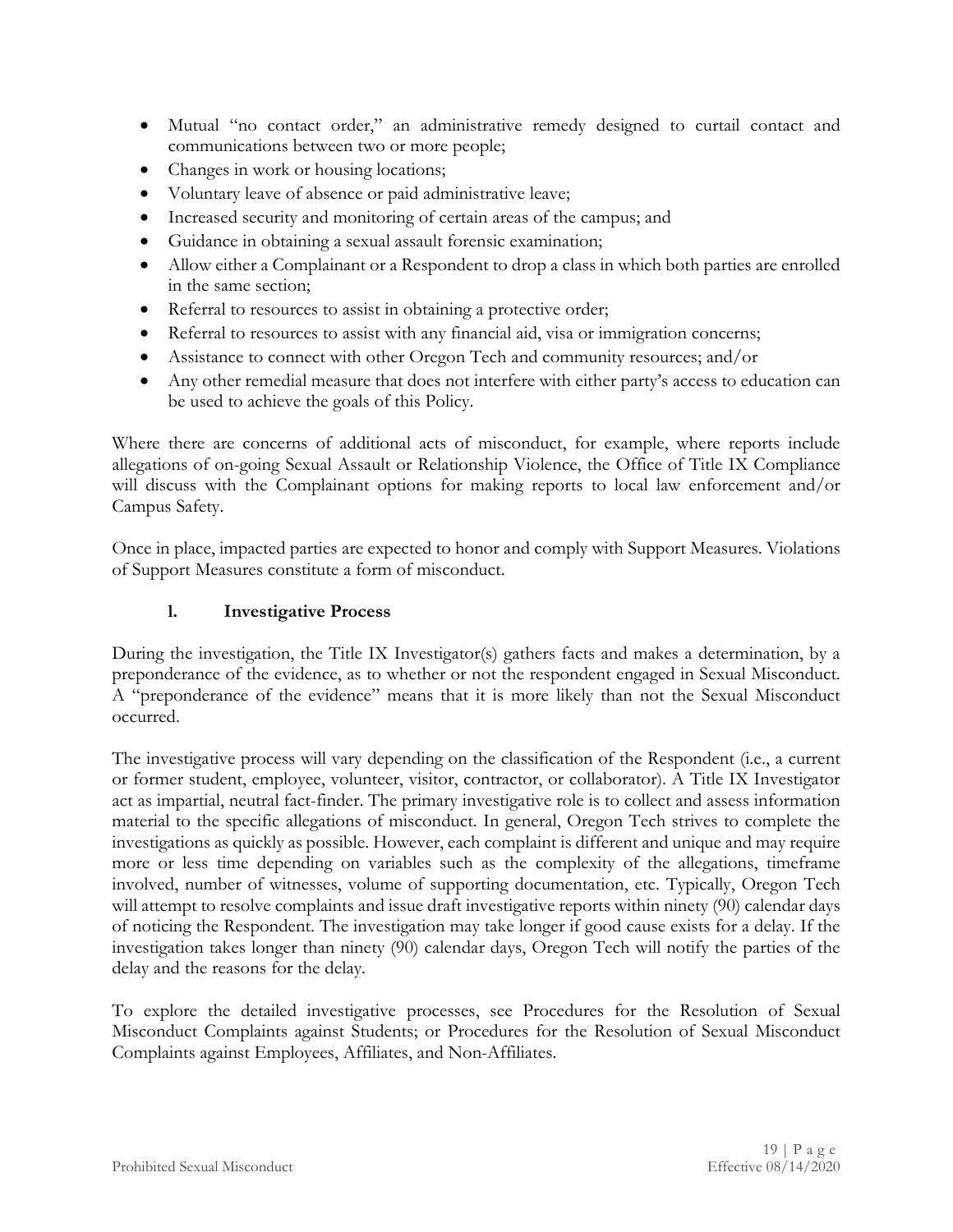Absent extenuating circumstances, an investigation will begin upon receipt of a complaint of alleged Sexual Misconduct. While varying from case to case, investigations often include these general steps:

- The Title IX Investigator(s) interview the Complainant, the Respondent(s), and any Witnesses, including those identified by the Complainant and Respondent, as appropriate.
- The Title IX Investigator(s) also gather and review any information they deem pertinent, as well as any information submitted by the Complainant, the Respondent(s), and/or any Witnesses.
- The Title IX Investigator(s) ensure that both the Complainant and Respondent have reasonable and equitable access to all information directly related to the alleged violation in Oregon Tech's possession, including any statements made by the Complainant or by other persons, information stored electronically, written or electronic communications, social media posts, or physical evidence, redacted as necessary to comply with any applicable federal or state law regarding confidentiality.
- If, during the course of an investigation, additional actions that may constitute a violation of Policy are identified, Oregon Tech will determine on a case-by-case basis whether and how to investigate those allegations. Facts used to make this determination include, but are not limited to, the type of action identified and whether the actions occurred during the same incident or during a separate incident.
- Upon completion of the fact-finding component of the investigation, the Title IX Investigator(s) will draft an investigative report or memo (depending on the complexity of the case). Both parties will receive a copy of the document and have the opportunity, but are not required, to respond. Parties are granted ten (10) calendar days in which to file a response noting any error or omission of fact contained in the report or memo. Any such responses will be reviewed by the Title IX Investigator(s) prior to issuing the final report.

If the Respondent is a student and withdraws or graduates while a Sexual Misconduct matter is pending, Oregon Tech may not end the process or issue a transcript to the student until a final determination of responsibility is reached and will expedite the Sexual Misconduct complaint process as necessary to accommodate both the student's and the Complainant's interest in a speedy resolution.

If the Respondent is an employee and resigned while a Sexual Misconduct matter is pending, the investigation will typically stop. The Title IX Office, in consultation with the Office of the Provost and/or the Office of Human Resources, will determine whether the resignation may be considered a resignation in lieu of disciplinary action. When such a determination is made, the person may not be eligible for rehire at Oregon Tech.

### **m. Investigative Outcomes**

Where allegations, if substantiated by the applicable decision-maker, are likely to require a formal disciplinary hearing, the reports will only contain findings of fact applying the preponderance standard. The decision-maker varies, depending on the classification of the Respondent. See accompanying procedures for additional details on the designation of decision-makers.

Upon completion of the investigation, the hearing process will then begin. The hearing process varies depending on the classification of the Respondent. For details on the hearing process, see Procedures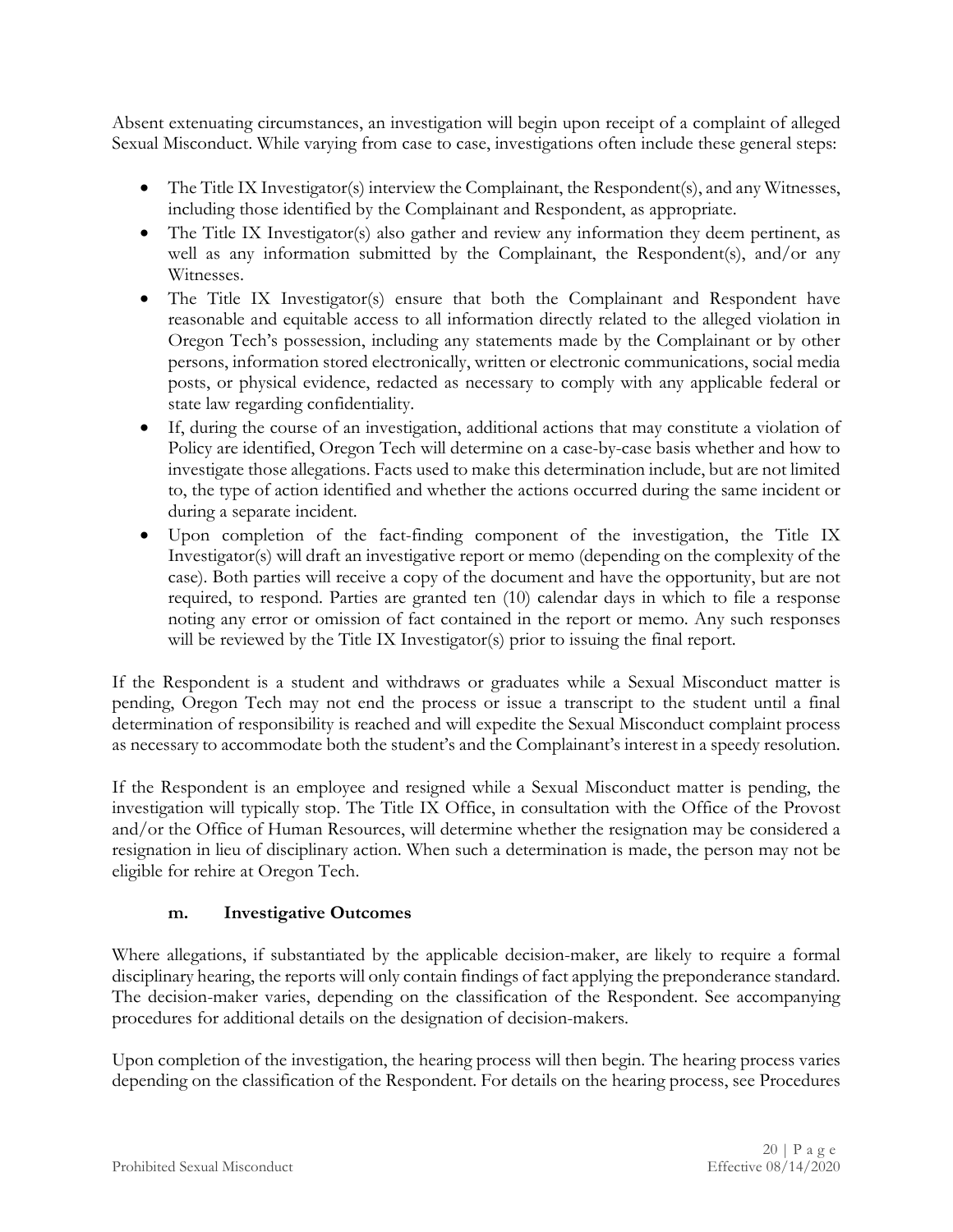for the Resolution of Sexual Misconduct Complaints against Students; or Procedures for the Resolution of Sexual Misconduct Complaints against Employees, Affiliates, and Non-Affiliates.

For allegations that do not rise to the level that a formal hearing is mandated, such reports will also contain determinations of whether the Respondent more likely than not violated this Policy and other implicated policies. If it is determined that this Policy was violated, appropriate action will be recommended in an effort to eliminate Sexual Misconduct, prevent its recurrence, and address its effects. Even if it is determined that this Policy was not violated, a recommendation may be made that a Respondent undertake educational initiatives and/or trainings.

Once findings have been made, either party to the complaint may request to the Title IX Coordinator to inspect the investigative file.

### **n. Hearings**

Where a hearing is mandated by law (such as formal complaints falling under Title IX), the hearing process will be initiated promptly upon the conclusion of the investigation. When a formal hearing occurs in cases mandated by Title IX, the decisionmaker will be a person other than the Title IX Investigator and Coordinator. The decisionmaker objectively evaluates all relevant information both inculpatory and exculpatory, and independently reaches a determination regarding responsibility without giving deference to the investigative report. The decisionmaker may or may not actually administer the hearing as a Hearing Officer.

Generally, hearing procedures provide a framework assuring equal access and due process to both parties. The hearing process, and accompanying rights related thereto, varies depending on the status of the Respondent (i.e., student, faculty, staff, etc.).

To access the detailed hearing processes, see Procedures for the Resolution of Sexual Misconduct Complaints against Students; or Procedures for the Resolution of Sexual Misconduct Complaints against Employees, Affiliates, and Non-Affiliates. See also Oregon Tech's Student Code of Conduct.

#### **o. Title IX Steering Committee**

The Title IX Steering Committee is a collaborative and multi-disciplinary team charged with advancing a culture of respect, responsibility, and safety at Oregon Tech. The Committee consists of students, faculty, and staff, including the Title IX Coordinator, the Title IX Investigator(s), all Deputy Title IX Coordinators, and Campus Safety personnel.

The Committee provides the Title IX Coordinator with recommendations on promoting a positive campus culture and in identifying and deploying effective measures to prevent and address all forms of Sexual Misconduct. The Committee offers recommendations and guidance to the Title IX Coordinator to inform policy and procedures; identify and improve Support Measures; expand training, education, outreach, and prevention efforts; and ensure positive compliance with Title IX and other laws, regulations, and policies related to sexual and gender-based issues.

### **p. Prevention, Training, and Education**

Oregon Tech expects all community members to take reasonable and prudent actions to prevent or stop an act of Sexual Misconduct. Taking action may include direct intervention, calling law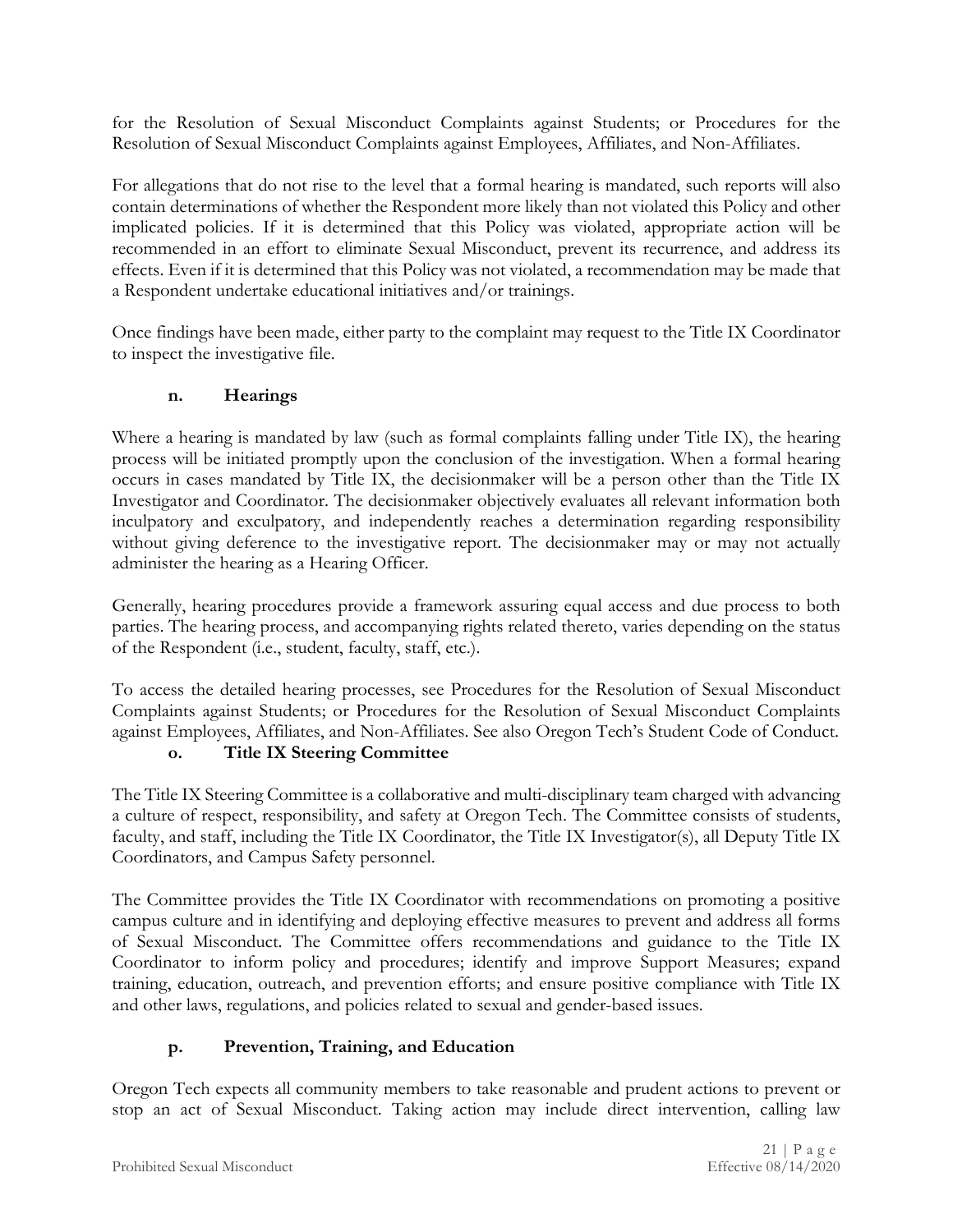enforcement, or seeking assistance from a person in authority. Members of the Oregon Tech Community who intervene to prevent or stop Sexual Misconduct will be supported by Oregon Tech and protected from retaliation.

In connection with its commitment to eradicating Sexual Misconduct, Oregon Tech is committed to ensuring appropriate training for its Title IX Coordinator, Title IX Investigator(s), Deputy Title IX Coordinators, Campus Safety personnel, Responsible Employees, Advisors, and others involved in responding to, investigating, or adjudicating Sexual Misconduct complaints.

Oregon Tech has developed training programs for students and employees to assist them in recognizing Sexual Misconduct, teaching them how to respond to reports of Sexual Misconduct, and assuring that they are aware of available on and off campus resources. Learn more about prevention, education, and outreach efforts and options and to access training materials, visit the [Title IX website.](https://www.oit.edu/title-ix)

## **q. Relevant Policies and Procedures**

Oregon Tech retains the discretion to determine which Oregon Tech policies apply and whether action will be taken under multiple policies.

Some alleged conduct may result in separate investigations or investigations through the review of multiple policies. For example, some conduct may fall under both this Policy and others, such as the Violence-Free Campus Policy and/or the Prohibited Discrimination and Discriminatory Harassment Policy. It is possible an act that violates this Policy may be followed by acts constituting retaliation, which would then also implicate possible violations of the policy addressing Reporting Misconduct and Non-Retaliation. A partial list of related policies can be found below in Section 6.

This Policy provides only an outline of Oregon Tech's response to known and suspected acts of Sexual Misconduct. For details on reporting options, investigative process, hearings, and the rights and responsibilities of parties, see: Procedures for the Resolution of Sexual Misconduct Complaints against Students; and Procedures for the Resolution of Sexual Misconduct Complaints against Faculty, Staff, Affiliates, and Non-Affiliates.

# **r. Confidentiality**

To the extent possible, Oregon Tech will maintain the confidentiality of the identity of any person who has made a report or complaint of Sexual Misconduct, including any person who has made a report or filed a formal complaint of Sexual Harassment, any Complainant, any person who has been reported to be the Respondent in a claim of Sexual Misconduct, any Respondent, and any Witness, except as may be permitted by the Family Educational Rights and Privacy Act (FERPA), 20 U.S.C. 1232g and 34 CFR part 99, or as otherwise required by law, or to carry out the purposes of 34 CFR part 106, including the conduct of any investigation, hearing, or judicial proceeding arising thereunder.

It is important to understand that to investigate the matter and provide the other party with notice of the underlying allegations and an opportunity to respond, Oregon Tech may need to reveal the identity of the Reporting Party and relevant Witnesses. Additionally, once an investigation is closed, certain information may be subject to disclosure when in receipt of properly submitted public record requests.

# **s. Non-Retaliation and False Claims**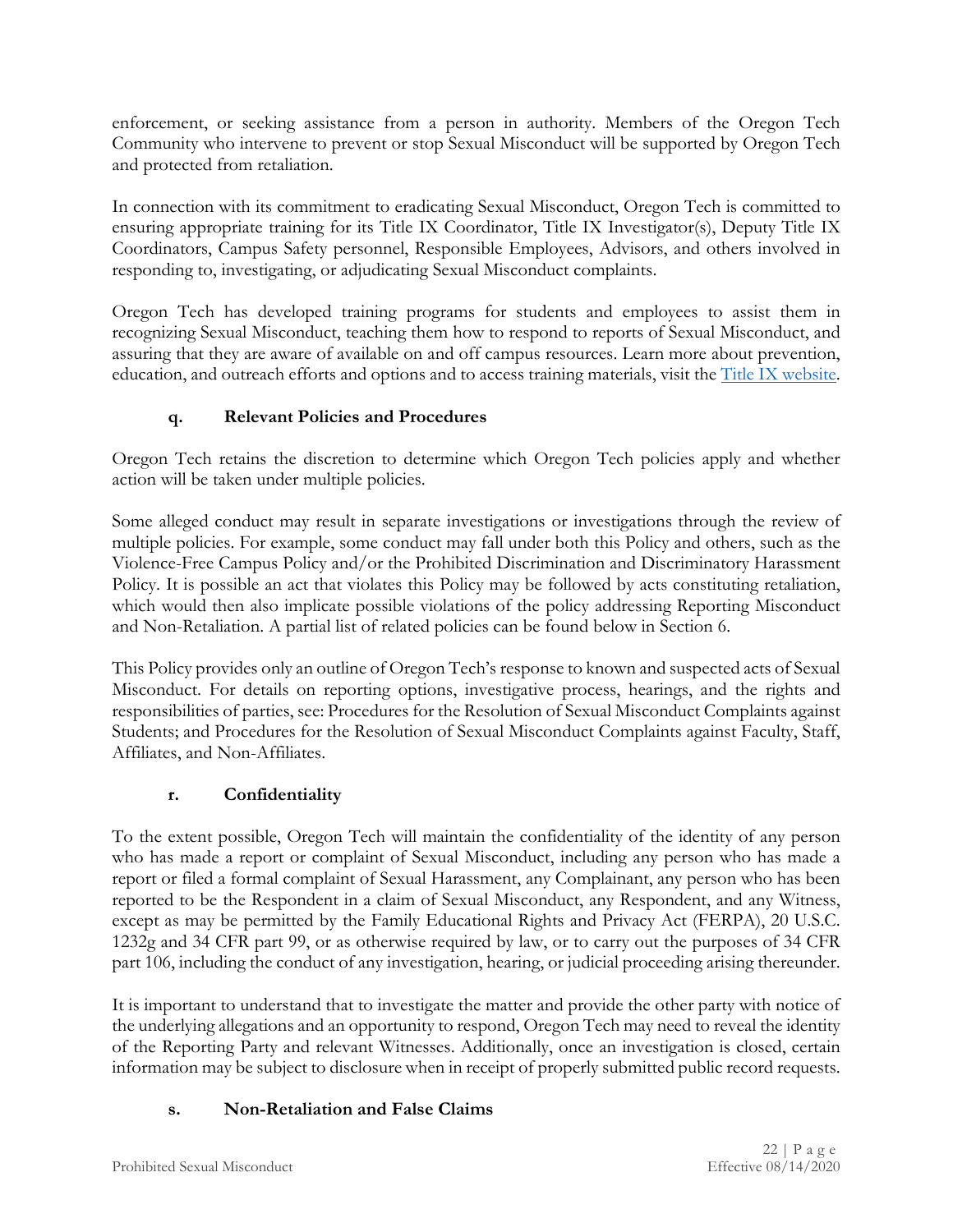Oregon Tech adheres to a strict policy of non-retaliation and prohibits retaliation, and threats or attempts to retaliate against anyone who makes a good-faith report under this Policy, or who participates in, cooperates with, or contributes to efforts to investigate and resolve such reports.

The exercise of rights protected under the First Amendment does not constitute retaliation.

Any person who believes that they are being penalized for making a report under this Policy, or for participating in, cooperating with, or contributing to efforts to investigate or resolve a report, should immediately contact the Office of Human Resources (if an employee) or the Dean of Students (if a student).

#### **t. Violations of this Policy**

A violation of this Policy constitutes serious misconduct. Failure to comply with this Policy could result in disciplinary action, up to and including termination for employees and expulsion for students. Violators may be subject to removal from Oregon Tech Premises.

Violations of this Policy may also constitute violation of state law. Oregon Tech may refer such violations to the appropriate authorities.

Although third parties (*e.g.*, volunteers, visitors, contractors, collaborators, etc.) are not subject to discipline under the University's internal processes, they are required to comply with this Policy while on Oregon Tech property or engaged in Oregon Tech activities. The University will take prompt corrective action to address violations of this Policy by third parties.

#### **u. External Complaints**

Oregon Tech encourages anyone with a pertinent complaint to follow the process in this Policy. Filing a complaint of discrimination and harassment with Oregon Tech does not preclude a person from filing with other federal or state agencies. However, a person may always choose to make a discrimination complaint directly with outside agencies, such as the U.S. Department of Education's [Office for Civil Rights;](https://www2.ed.gov/about/offices/list/ocr/docs/howto.html) the U.S. [Equal Employment Opportunity Commission \(EEOC\);](https://www.eeoc.gov/youth/how-file-complaint) and/or Oregon's [Bureau of Labor and Industries \(BOLI\).](https://www.oregon.gov/boli/workers/Pages/complaint.aspx)or, when applicable, law enforcement.

#### **6. Links to Related Procedures, Forms, or Information**

#### **Related Policies & Procedures**

Affirmative Action *(forthcoming)* Appropriate Use *(forthcoming)* Background Checks *(forthcoming)* Clery Act Compliance *(forthcoming)* Leave for Victims Prohibited Discrimination and Harassment Reporting Misconduct and Non-Retaliation Procedures for the Resolution of Sexual Misconduct Complaints against Students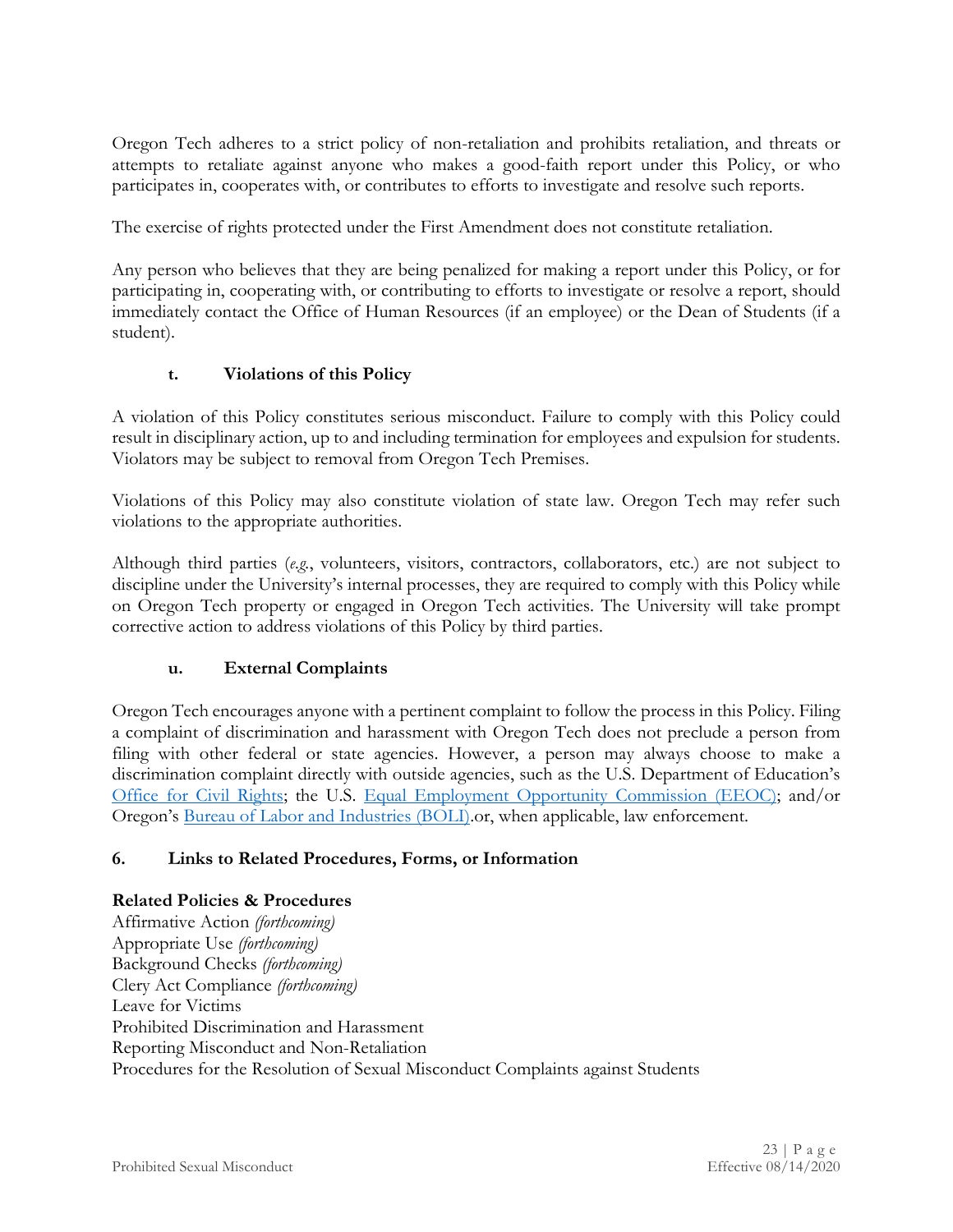Procedures for the Resolution of Sexual Misconduct Complaints against Faculty, Staff, Affiliates, and Non-Affiliates Procedures for the Resolution of Discrimination and Discriminatory Harassment Complaints against Faculty, Staff, Affiliates, and Non-Affiliates Student Code of Conduct Unclassified Staff – Timely Notice Affirmative Action *(forthcoming)* Appropriate Use *(forthcoming)* Background Checks *(forthcoming)* Clery Act Compliance *(forthcoming)*

#### **Related Laws**

Campus Sexual Violence Elimination Act (SaVE Act) Family Educational Rights and Privacy Act (FERPA) Jeanne Clery Disclosure of Campus Security Policy and Campus Crime Statistics Act Oregon House Bill 3415 Oregon Revised Statutes 350.255 Oregon Revised Statutes 419B.005–419B.017 Oregon Revised Statutes 659 and 659A Title VII of the Civil Rights Act of 1964 Title IX of the Educational Amendments of 1972 Violence Against Women Reauthorization Act of 2013 (VAWA)

#### **7. Policy Review/Consultation/Responsible Officer**

This Policy was adopted on an interim basis as a result of new federal regulations applying to Title IX and requiring compliance by August 14, 2020. This Policy was drafted by the Title IX Compliance Task Team and reviewed by various stakeholders. This Policy was then reviewed and approved by Oregon Tech's President under his authority to revise and enact policies when prompted by the necessity of law.

The Responsible Officer for this Policy is the University's Title IX Coordinator (ph: 541.885.1108; e: [TitleIX@oit.edu\)](mailto:TitleIX@oit.edu).

#### **8. Policy Approval**

Approved by the President on August 12, 2020.

 $\Box$ 

Nagi G. Naganathan, Ph.D., ASME Fellow President

**Adoption Date** August 12, 2020 (Effective August 14, 2020)